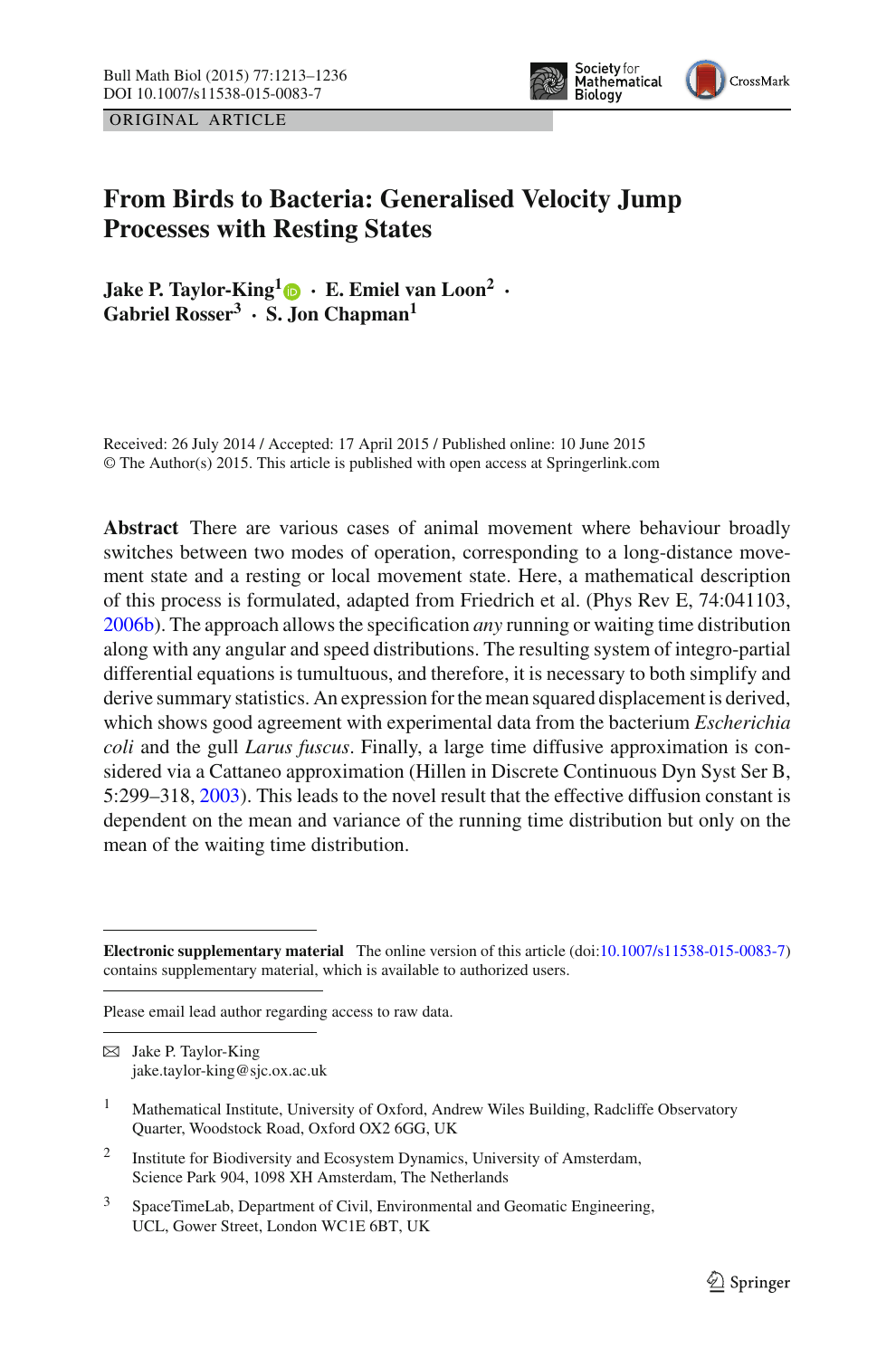**Keywords** Velocity jump process · Transport equations · Brownian limit · Non-Markov correlated random walk · Mean squared displacement · Effective diffusion

## **1 Introduction**

In nature, organisms whose sizes differ by many orders of magnitude have been observed to switch between different modes of movement. For instance, the bacterium *Escherichia coli* changes the orientation of one or more of its flagella between clockwise and anticlockwise to achieve a *run-and-tumble*-like motion [\(Berg 1983](#page-22-2); [Berg 1990](#page-22-3)). As a result, during the runs, we see migration-like movement, and during the tumbles, we see resting or local diffusion behaviour.<sup>[1](#page-1-0)</sup> To add to this complexity, it should be noted that the direction of successive runs is correlated. On a larger scale, one could consider migratory movements of vertebrates where individuals often travel large distances intermittent with stop overs to rest or forage. An example, used in this paper, is the lesser black-backed gull (*Larus fuscus*). Individuals of this species that breed in the Netherlands migrate southwards during Autumn. Even though the scales involved in these two processes differ by many orders of magnitude, one can use a similar mathematical framework to model the observed motion.

The use of mathematical models to describe the motion of a variety of biological organisms, including bumblebees [\(Kareiva and Shigesada 1983\)](#page-23-0), plants [\(Cain 1990\)](#page-22-4) and zebra [\(Brooks and Harris 2008\)](#page-22-5), has been the subject of much research interest for several decades. Early approaches were predominantly centred on the position jump model of motion [\(Brenner et al. 1998](#page-22-6); [Skellam 1951](#page-23-1)), where agents undergo instantaneous changes of position according to a distribution kernel interspersed with waiting periods of stochastic length. The position jump framework suffers from the limitation that correlations in the direction of successive runs are difficult to capture; this directional persistence is present in many types of movement [\(Marsh and Jones](#page-23-2) [1988\)](#page-23-2). Furthermore, the diffusive nature of the position jump framework results in an unbounded distribution of movement speeds between successive steps. A related framework that is more realistic for modelling the motion of organisms is the velocity jump (VJ) model [\(Othmer et al. 1988\)](#page-23-3), in which organisms travel with a randomly distributed speed and angle for a finite duration before undergoing a stochastic reorientation event. The VJ process is also referred to in the literature as a continuous non-Markovian correlated random walk.

In most formulations of the VJ process, there is an assumption that events occur as a Poisson process, which is manifested as a constant rate parameter in the resulting differential equation. In the position jump framework, non-exponentially distributed wait times and non-Gaussian kernel processes have been formulated, leading to fractional diffusion equations [\(Klafter 1987](#page-23-4); [Metzler and Klafter 2000\)](#page-23-5). Recently, it has become clear how to extend the VJ framework to allow for more general distributions of interest [\(Friedrich et al. 2006a,](#page-22-7) [b\)](#page-22-0).

<span id="page-1-0"></span><sup>&</sup>lt;sup>1</sup> The reason for observing diffusive-like behaviour is due to the bacterium's small size—which is on the length scale of micrometres.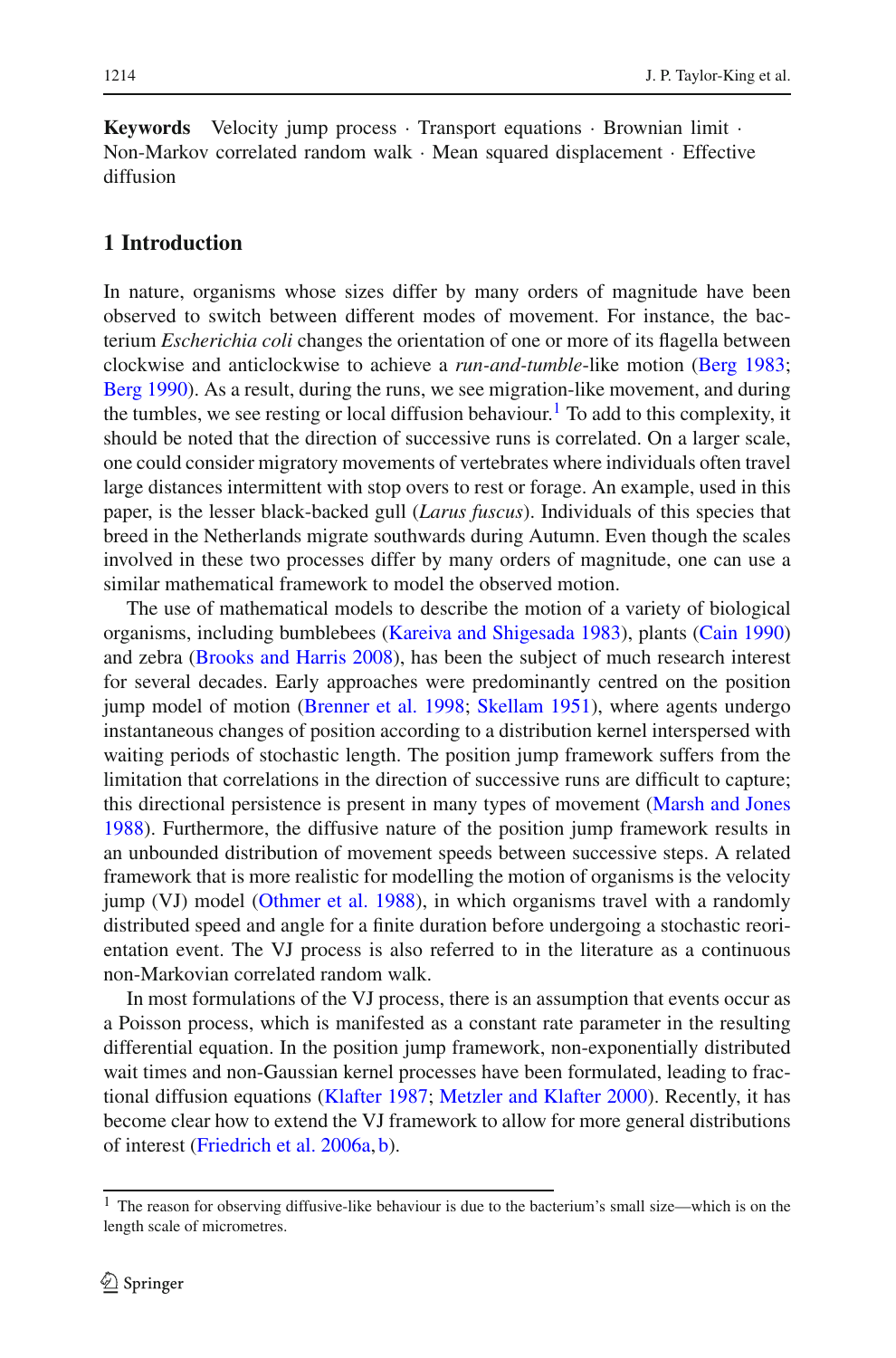In many [VJ](#page-22-8) [models,](#page-22-8) [it](#page-22-8) [is](#page-22-8) [assumed](#page-22-8) [that](#page-22-8) [resting](#page-22-8) [states](#page-22-8) [are](#page-22-8) [largely](#page-22-8) [negligible](#page-22-8) [\(](#page-22-8)Erban and Othmer [2004](#page-22-8), [2005](#page-22-9)); this can be attributed to a focus on organisms with only momentary resting states, which has the benefit of alleviating some mathematical complexity whilst not changing the result significantly [\(Erban and Othmer 2004](#page-22-8)). However, in the work by [Othmer et al.](#page-23-3) [\(1988](#page-23-3)), [Erban and Othmer](#page-22-10) [\(2007\)](#page-22-10) and [Hillen](#page-23-6) [\(2003\)](#page-23-6), it was shown that resting states can be included and are sometimes required in order to obtain adequate fits to experimental data [\(Othmer et al. 1988\)](#page-23-3). Our goal in this paper is to extend the work by [Friedrich et al.](#page-22-0) [\(2006b](#page-22-0)) to incorporate stationary resting states of finite duration, drawn from an arbitrary probability distribution—which their model did not allow for—following the formalism of [Othmer et al.](#page-23-3) [\(1988](#page-23-3)).

The mathematical complexity of Friedrich's model is such that finding solutions analytically or numerically is, in general, impractical. In the original paper, simplifications were made, which led to a fractional Kramers–Fokker–Planck equation, which has a known analytic solution [\(Friedrich et al. 2006b](#page-22-0)). However, Friedrich's model was postulated to describe non-Gaussian kinetics in a weakly damped system; in contrast, we are considering a system in which biological agents generate their own momentum, which is related to self-propelled particle models (for example, [Hagen et al. 2011\)](#page-22-11). In the absence of such obvious simplifications for our system, we instead exploit methods to extract summary statistics from the governing equations, which may in turn be compared with experimental data.

After presenting the model, we derive the mean squared displacement (MSD). Using high-quality data describing the movement of *E. coli* and *L. fuscus*, we show that the MSD for the model and experimental data aligns. Similar comparisons between Markovian cor[related](#page-22-12) [random](#page-22-12) [walks](#page-22-12) [and](#page-22-12) [experimental](#page-22-12) [data](#page-22-12) [can](#page-22-12) [be](#page-22-12) [found](#page-22-12) [here](#page-22-12) [\(](#page-22-12)Bovet and Benhamou [1988;](#page-22-12) [Casellas et al. 2008;](#page-22-13) [Gautrais et al. 2009\)](#page-22-14). A novel aspect of our approach is that, provided the behaviour being modelled is well described by the run and stop modes of motion, the parameters can be extracted on a microscopic scale prior to any numerical solution, and then, macroscopic behaviour can be derived *without* optimising or trying to fit data *a posteriori*.

Since the dynamics of the experimental data and those of the generalised VJ model achieve a close match, we explore numerically tractable simplifications to the equations. Most notably, we investigate the Cattaneo approximation, following the work by [Hillen](#page-22-1) [\(2003,](#page-22-1) [2004](#page-23-7)).

Finally, it should be noted that the model presented does not take into account interactions between biological agents or with the environment. Whilst such effects are beyond the scope of the current study, it should be possible to extend the theory to incorporate these phenomena. In particular, the VJ process has roots in kinetic theory, which describes attractive and repulsive forces between atoms; models have been developed for biological agents to act comparably [\(Carrillo et al. 2009;](#page-22-15) [Degond et al.](#page-22-16) [2004;](#page-22-16) [Naldi et al. 2010](#page-23-8)). Interactions between agents and the surrounding environment have also been modelled for static environments and for dynamic signalling via diffusing c[hemical](#page-22-9) [gradients](#page-22-9) [\(Chauviere et al. 2010](#page-22-17)[;](#page-22-9) [Erban and Othmer 2004;](#page-22-8) Erban and Othmer [2005](#page-22-9)).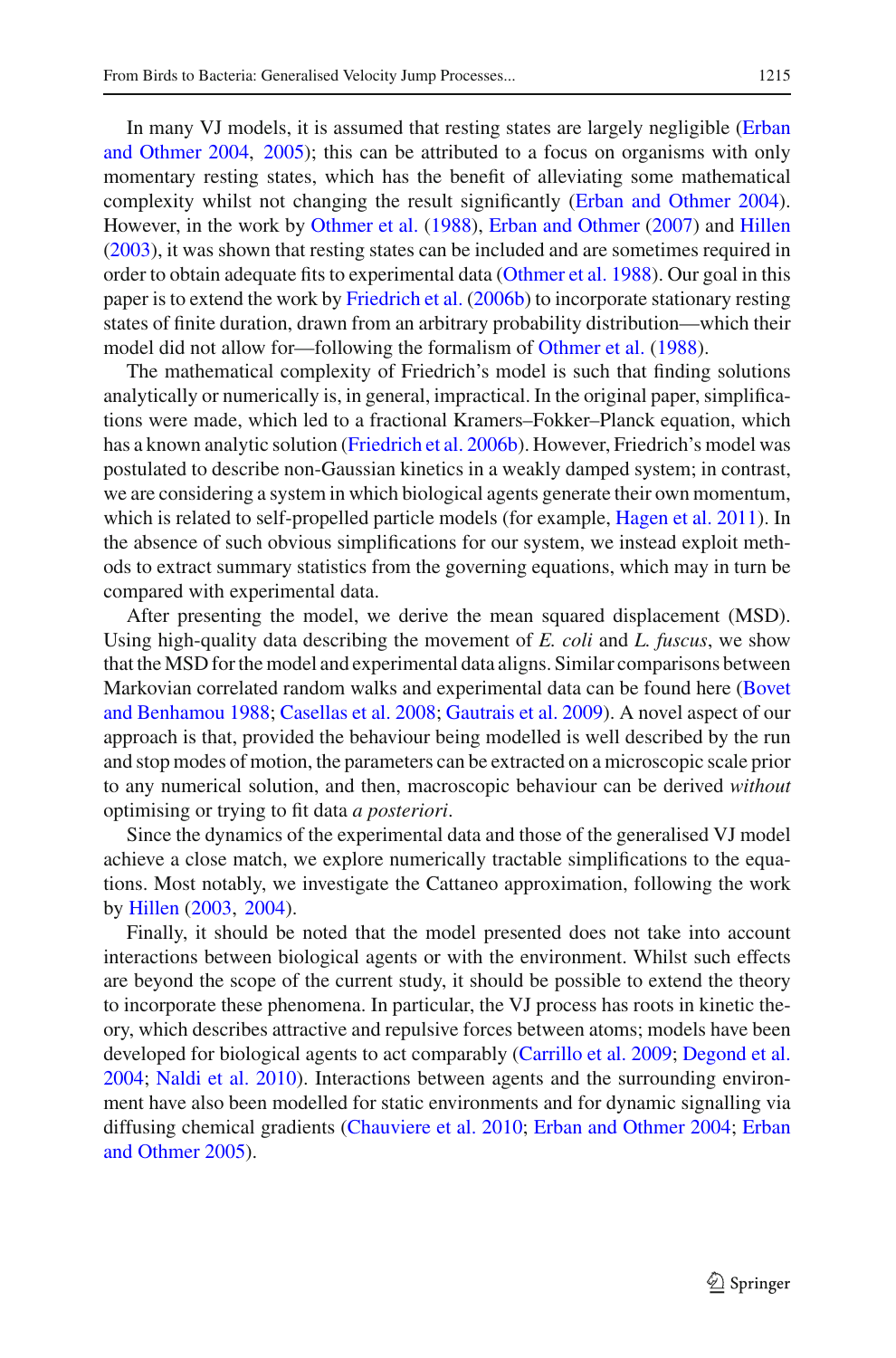## <span id="page-3-0"></span>**2 Two-State Generalised Velocity Jump Process**

Consider a biological agent that switches stochastically between running and resting behaviour. During a running phase, the organism travels with constant velocity; during a resting phase, it remains stationary. Upon resuming a run following a rest, a new velocity is selected randomly. This motion is governed by three primary stochastic effects. We specify these by probability density functions (pdfs), as given below.

- 1. Waiting time: The time spent during a resting phase, denoted  $\omega$ , is governed by the pdf  $f_{\omega}(t)$ , where  $\int_0^{\infty} f_{\omega}(t)dt = 1$ .
- 2. Running time: The time spent during a running phase, denoted  $\tau$ , is governed by the pdf  $f_\tau(t)$ , where  $\int_0^\infty f_\tau(t)dt = 1$ .
- 3. Reorientation: We allow velocities from one run to another to be correlated between rests. We denote the velocity during the running phase immediately before a rest by  $v'$  and the velocity in the post-rest running phase by  $v$ , where  $v', v \in V$ , for velocity space  $V \subset \mathbb{R}^n$  in *n* spatial dimensions. The velocity *v* is dependent on  $v'$  and is newly selected upon re-entering a running phase, governed by the joint pdf *T* (*v*, *v* ). We assume that this reorientation pdf is separable, so that  $T(\mathbf{v}, \mathbf{v}') = g(\mathbf{\theta}, \mathbf{\theta}')h(s, s')/s^{n-1}$  where  $\mathbf{\theta}$  is a vector of length  $(n-1)$  containing angles and  $s = ||v||$  is the speed. In two dimensions, the turning kernel is decomposed as follows:
	- a. The angle distribution:  $g(\theta, \theta')$  requires the normalisation  $\int_0^{2\pi} g(\theta, \theta') d\theta =$ 1.
	- b. The speed distribution:  $h(s, s')$  requires the normalisation  $\int_0^\infty h(s, s')ds = 1$ .

To further reinforce the process we are describing, we give a simple Gillespie algorithm [\(Gillespie 1977\)](#page-22-18) for generating a sample path up until time  $T_{end} > 0$ . It should be noted that the sample path will need to be truncated as the algorithm generates positions beyond *T*end.

**Algorithm 1:** Algorithm to generate a single generalised VJ sample path.

**Data**: Initialise time  $t = 0$ , starting position at  $x(t = 0) = x_0$  and starting velocity at  $v(t = 0) = v_0$ .

Choose state of particle, for instance, assume particle has just initiated a running state.

**while**  $t < T_{end}$  **do** 

Sample time spent running  $\tau \sim f_{\tau}(t)$ . Update position:  $\mathbf{x}(t + \tau) \leftarrow \mathbf{x}(t) + \tau \mathbf{v}(t)$ . Sample time spent waiting  $\omega \sim f_{\omega}(t)$ . Update position:  $x(t + \tau + \omega) \leftarrow x(t + \tau)$ . Sample new velocity for next running phase:  $v(t + \tau + \omega) \sim T(\cdot, v(t))$ . Update time  $t \leftarrow t + \tau + \omega$ .

By considering the density of particles in a running state and the density of particles in a resting state, we can write down coupled differential equations for these states. The derivation is lengthy and similar in spirit to [Friedrich et al.](#page-22-0) [\(2006b\)](#page-22-0); hence, we provide only the main result here; full details are given in Appendix 1. We define  $p = p(t, x, v)$  to be the density of particles at position  $x \in \Omega \subset \mathbb{R}^n$ , with velocity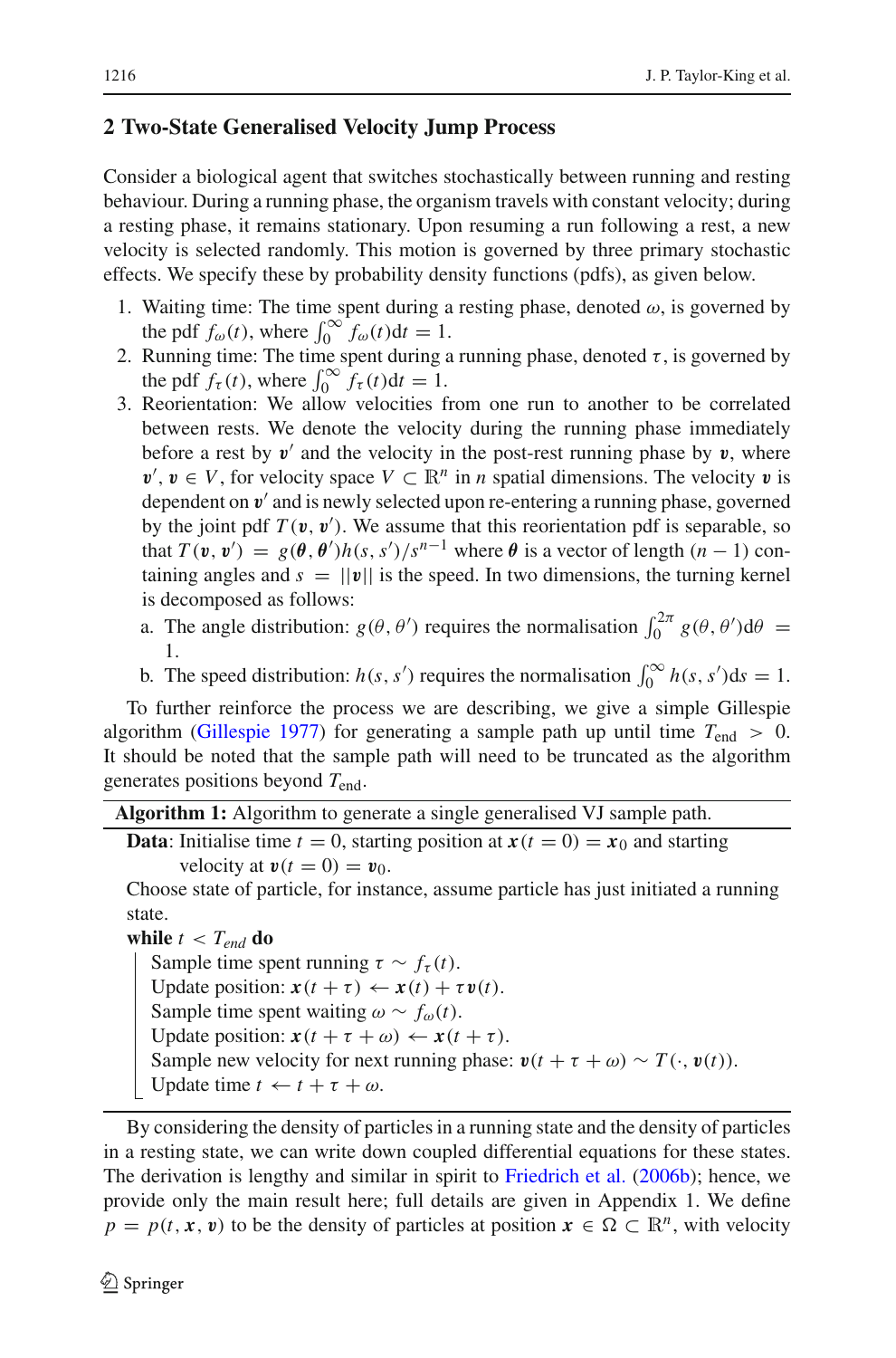$v \in V \subset \mathbb{R}^n$  at time  $t \in \mathbb{R}^+$  and  $r = r(t, x, v)$ , the density of those particles resting at  $(t, x) \in \mathbb{R}^+ \times \Omega$ , having just finished a jump of velocity  $v \in V$ . Note that this encodes an orientation to the resting state. Our analysis leads to the following equations

<span id="page-4-1"></span>
$$
\left(\frac{\partial}{\partial t} + \mathbf{v} \cdot \nabla_{\mathbf{x}}\right) p(t, \mathbf{x}, \mathbf{v}) = -\int_0^t \Phi_\tau(t - s) p(s, \mathbf{x} - (t - s)\mathbf{v}, \mathbf{v}) ds \tag{1}
$$
\n
$$
+ \int_0^t \Phi_\omega(t - s) \int_V T(\mathbf{v}, \mathbf{v}') r(s, \mathbf{x}, \mathbf{v}') d\mathbf{v}' ds,
$$

and

<span id="page-4-2"></span>
$$
\frac{\partial}{\partial t}r(t, \mathbf{x}, \mathbf{v}) = -\int_0^t \Phi_\omega(t - s)r(s, \mathbf{x}, \mathbf{v})ds + \int_0^t \Phi_\tau(t - s)p(s, \mathbf{x} - (t - s)\mathbf{v}, \mathbf{v})ds,\tag{2}
$$

<span id="page-4-3"></span>where the delay kernels,  $\Phi_i$  for  $i = \tau$ ,  $\omega$ , are defined in Laplace space by

$$
\bar{\Phi}_i(\lambda) = \frac{\lambda \bar{f}_i(\lambda)}{1 - \bar{f}_i(\lambda)} \quad \text{for } i = \tau, \omega.
$$
 (3)

where  $\bar{f}_i$  is the Laplace transform of the pdf for the running and waiting time, respectively. When the waiting time is chosen as exponential, $\lambda^2$  this is consistent with work by [Othmer et al.](#page-23-3) [\(1988](#page-23-3)) and [Rosser](#page-23-9) [\(2012\)](#page-23-9).

Finding closed forms of  $\Phi_i(t)$  is non-trivial for most choices of distribution  $f_i(t)$ . In Appendix 2, we examine the small time behaviour of  $\Phi$  and identify the sizes of potential impulses at  $t = 0$ . For the remaining non-singular behaviour, in the cases where we know the Laplace transform of  $f_i(t)$ , we then have an analytic expression for  $\bar{\Phi}(\lambda)$ , which can be inverted numerically using either a Talbot inversion or an Euler inversion [\(Abate 1995](#page-22-19); [Murli and Rizzardi 1990\)](#page-23-10).

## **3 Mean Squared Displacement**

Equations  $(1-2)$  $(1-2)$  give us a system of delay integro-partial differential equations with  $(2n+1)$  degrees of freedom. With this level of complexity, a full analytic or numerical solution is impractical without first making simplifications. We therefore consider how to estimate the second spatial moment, i.e. the MSD [\(Othmer et al. 1988](#page-23-3)).

$$
f_i(t) = \chi_i e^{-\chi_i t}, \implies \bar{f}_i(\lambda) = \frac{\chi_i}{\lambda + \chi_i}, \implies \bar{\Phi}_i(\lambda) = \chi_i, \implies \Phi_i(t) = \chi_i \delta(t), \text{ for } i = \tau, \omega,
$$
\n(4)

where  $\delta$  is the Dirac delta function.

<span id="page-4-0"></span><sup>&</sup>lt;sup>2</sup> This can be seen simply for exponential distribution with mean  $\chi^{-1}$ ,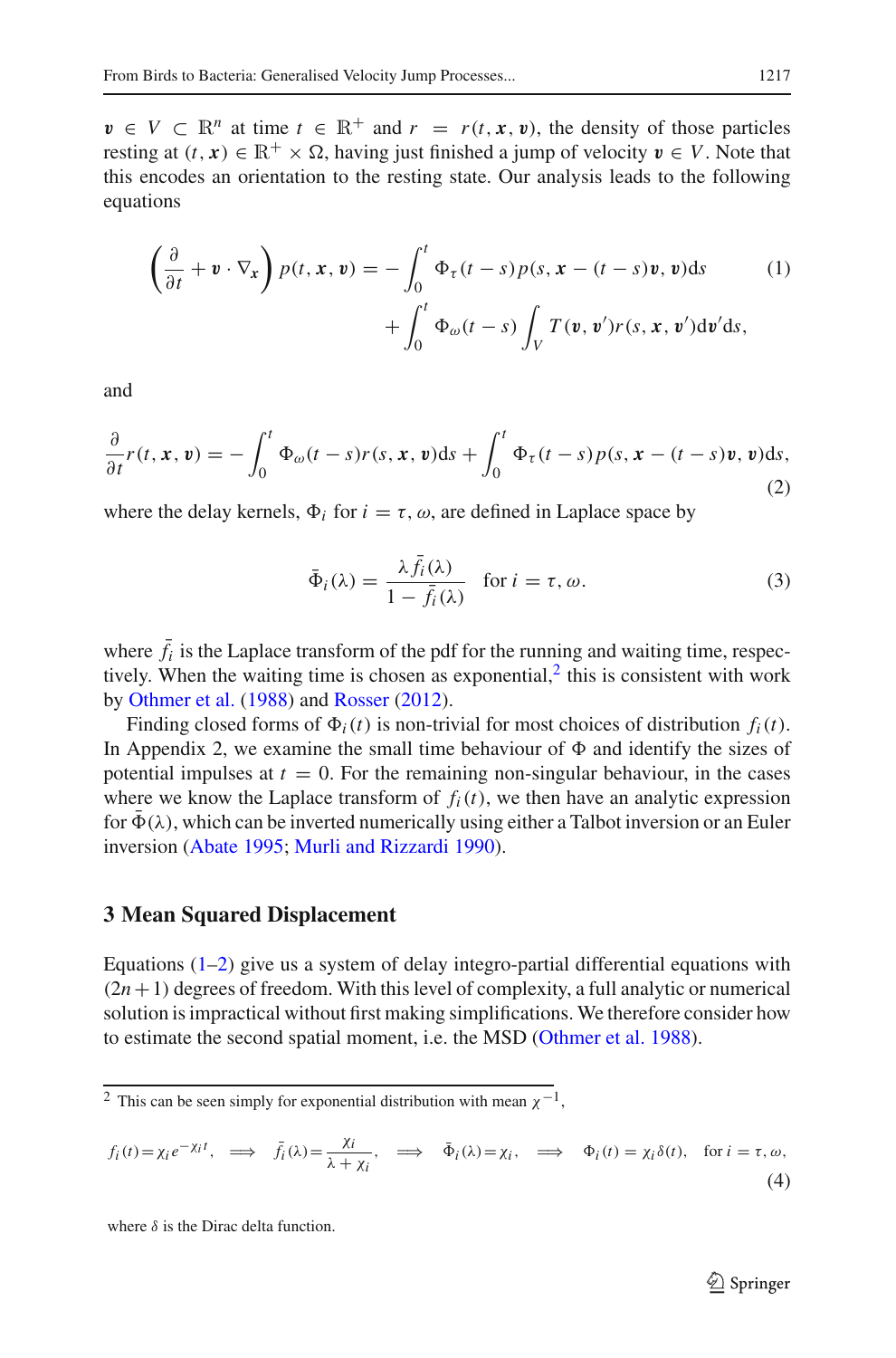For the test function  $\varphi = \varphi(x, v)$  and arbitrary density  $\rho = \rho(t, x, v)$ ,

$$
Q_{\rho}(\varphi, t) = \int_{V} \int_{\Omega} \varphi(x, v) \rho(t, x, v) \, \mathrm{d}x \, \mathrm{d}v. \tag{5}
$$

This gives the expected value of  $\varphi$  over the space  $V \times \Omega$  at time t, weighted by density  $ρ$ . By using test functions  $φ = 1$ ,  $||x||^2$ ,  $v \cdot x$ ,  $||v||^2$ , we associate  $N_ρ(t) = Q_ρ(1, t)$ as the number of particles in state  $\rho$  and  $D^2_{\rho}(t) = Q_{\rho}(|x||^2, t), B_{\rho}(t) = Q_{\rho}(\mathbf{v} \cdot \mathbf{x}, t)$ and  $V^2$ <sub> $\rho$ </sub>( $t$ ) =  $Q$ <sub> $\rho$ </sub>( $|v||^2$ , *t*) as the mean squared displacement, the mean velocitydisplacement and the mean squared velocity weighted by  $\rho$ , respectively. We can then obtain a closed system of integro-differential equations for these quantities. In order to make progress, we must first make some assumptions on the turning kernel *T*. By considering that the mean post-turn velocity has the same orientation as the previous velocity, we define the index of persistence  $\psi_d$  via the relation

$$
\bar{\boldsymbol{v}}(\boldsymbol{v}') = \int_{V} \boldsymbol{v} T(\boldsymbol{v}, \boldsymbol{v}') d\boldsymbol{v} = \psi_{d} \boldsymbol{v}'. \tag{6}
$$

Informally, this means that turning angles between consecutive velocities have zero mean. We also require that the average mean squared speed is a constant

$$
S_T^2(\mathbf{v}') = S_T^2 = \int_V ||\mathbf{v}||^2 T(\mathbf{v}, \mathbf{v}') d\mathbf{v},\tag{7}
$$

this corresponds to a memoryless turning kernel in speed, i.e.  $h(s, s') = h(s)$ . Finally, for unconstrained motion where  $\Omega = \mathbb{R}^n$ , we see that delays in space correspond to inclusion of other moments, that is,

$$
\int_{V} \int_{\Omega} ||x||^2 \rho(t, x - cv, v) dx dv = \int_{V} \int_{\Omega} ||x + cv||^2 \rho(t, x, v) dx dv,
$$
\n
$$
= \int_{V} \int_{\Omega} (||x||^2 + 2c(v \cdot x) + c^2 ||v||^2) \rho(t, x, v) dx dv,
$$
\n(9)

$$
= D_{\rho}^{2}(t) + 2c B_{\rho}(t) + c^{2} V_{\rho}^{2}(t), \qquad (10)
$$

and similarly

$$
\int_{V} \int_{\Omega} (\mathbf{v} \cdot \mathbf{x}) \rho(t, \mathbf{x} - c\mathbf{v}, \mathbf{v}) \mathrm{d} \mathbf{x} \mathrm{d} \mathbf{v} = \int_{V} \int_{\Omega} (\mathbf{v} \cdot \mathbf{x} + c\mathbf{v}) \rho(t, \mathbf{x}, \mathbf{v}) \mathrm{d} \mathbf{x} \mathrm{d} \mathbf{v}, \quad (11)
$$

$$
=B_{\rho}(t) + cV_{\rho}^{2}(t). \tag{12}
$$

<span id="page-5-0"></span>For conservation of mass,  $N_p(t) + N_r(t) = N_0$ , we see that

$$
\frac{dN_p(t)}{dt} = -\frac{dN_r(t)}{dt} = -\int_0^t \Phi_\tau(t-s)N_p(s)ds + \int_0^t \Phi_\omega(t-s)N_r(s)ds.
$$
 (13)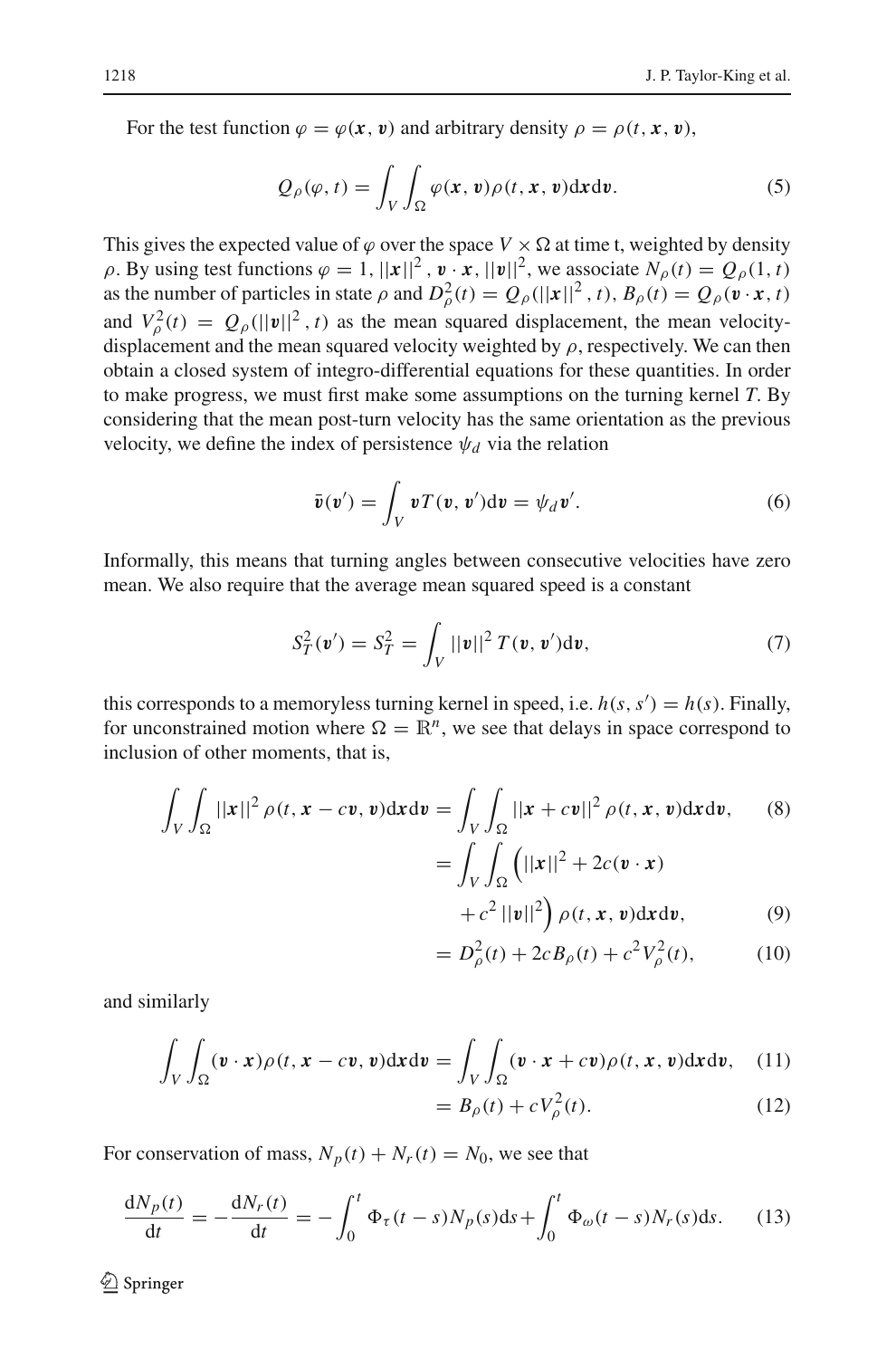Equally, we obtain a system of equations for the MSD

$$
\frac{dD_p^2(t)}{dt} - 2B_p(t) = -\int_0^t \Phi_\tau(t - s) \left[ D_p^2(s) + 2(t - s)B_p(s) + (t - s)^2 V_p^2(s) \right] ds,
$$
  
+ 
$$
\int_0^t \Phi_\omega(t - s) D_r^2(s) ds = -\frac{dD_r^2(t)}{dt}.
$$
 (14)

For the mean velocity-displacement, we see that

$$
\frac{dB_p(t)}{dt} = V_p^2(t) - \int_0^t \Phi_\tau(t-s) \left[ B_p(s) + (t-s)V_p^2(s) \right] ds,
$$
\n
$$
+ \psi_d \int_0^t \Phi_\omega(t-s) B_r(s) ds,
$$
\n(15)

and

$$
\frac{dB_r(t)}{dt} = -\int_0^t \Phi_\omega(t-s)B_r(s)ds + \int_0^t \Phi_\tau(t-s) \left[ B_p(s) + (t-s)V_p^2(s) \right] ds. (16)
$$

<span id="page-6-0"></span>Finally, for the second velocity moment:

$$
\frac{dV_p^2(t)}{dt} = -\int_0^t \Phi_\tau(t-s)V_p^2(s)ds + S_T^2 \int_0^t \Phi_\omega(t-s)N_r(s)ds,\tag{17}
$$

$$
\frac{dV_r^2(t)}{dt} = -\int_0^t \Phi_\omega(t-s)V_r^2(s)ds + \int_0^t \Phi_\tau(t-s)V_p^2(s)ds.
$$
 (18)

Equations [\(13](#page-5-0)[–18\)](#page-6-0) above correspond to a system of 8 equations, or 7 unique equations once we impose conservation of mass. In the next section, we solve these equations numerically, the integrals are calculated using the trapezoidal rule and a Crank–Nicholson scheme is applied for the remaining differential operators. Both of these methods are second-order accurate.

### <span id="page-6-1"></span>**4 Comparison Between Theory and Experiment**

In this study, we consider experimental data relating to the bacterium *E. coli* and the lesser black-backed gull *L. fuscus*. Both of these exhibit somewhat similar behaviour, however, at scales many orders of magnitude apart.

## **4.1** *E. coli*

There is a large collection of work relating to studying the run-and-tumble motion as exhibited in many flagellated bacteria [\(Berg and Brown 1972](#page-22-20); [Frymier et al. 1995](#page-22-21); [Rosser et al. 2013;](#page-23-11) [Wu et al. 2006](#page-23-12)). A case of particular interest to many is *E. coli*, perhaps due to the fact that its internal signalling pathways are less complex than those of other chemotactic bacteria [\(Porter et al. 2008\)](#page-23-13). Most available literature points to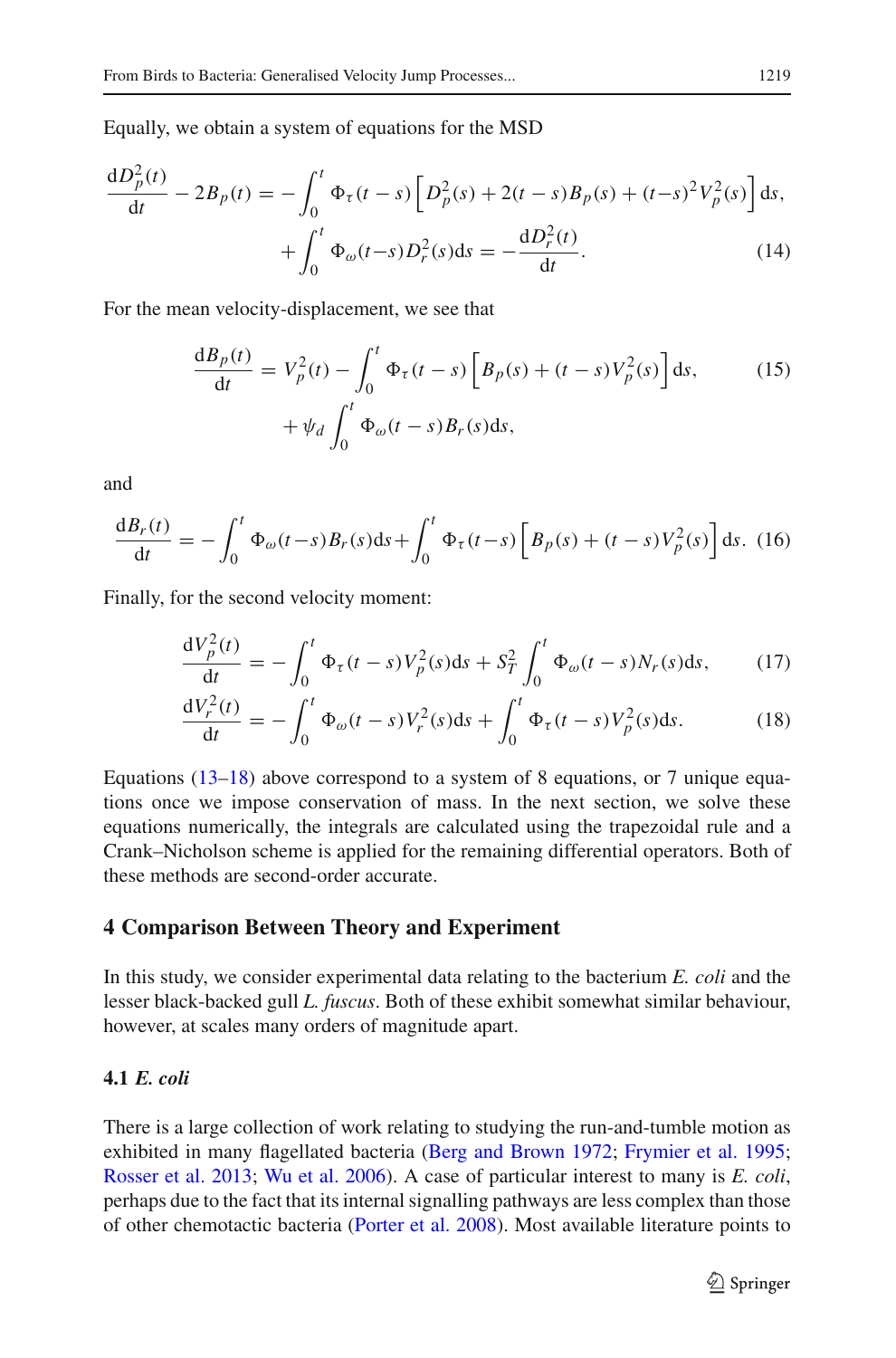

<span id="page-7-0"></span>**Fig. 1** Fit between experimentally observed values of angle changes from run-to-run (*blue*) and the probability density function for the von Mises distribution (*red*) (Color figure online)

both the running and resting times being exponentially distributed [\(Berg 1990\)](#page-22-3). The rate parameter changes adaptively in response to the surrounding environment, giving rise to the phenomenon of chemotaxis either towards nutrients or away from toxins [\(Erban and Othmer 2004](#page-22-8); [Erban and Othmer 2005](#page-22-9)).

In our case, however, we consider *E. coli* swimming freely in the absence of any chemical gradient. The data set used here has previously been described in studies by [Rosser et al.](#page-23-11) [\(2013,](#page-23-11) [2014\)](#page-23-14). In brief, the data were obtained by performing video microscopy on samples of free-swimming *E. coli*, from which tracks were extracted using a kernel-based filter [\(Wood et al. 2012\)](#page-23-15). The tracks were subsequently analysed using a hidden Markov model (HMM) to infer the state (running or resting) attributed to the motion between each pair of observations in a track [\(Rosser et al. 2013](#page-23-11)). From the annotated tracks, it is possible to extract the angle changes observed between running phases and parameters for the exponential running and waiting pdfs along with speed distributions.

## *4.1.1 Results*

In Fig. [1,](#page-7-0) we see that from run-to-run, the distribution of angles is well described by the von Mises distribution (red line), which is a close approximation to the wrapped normal distribution with a more analytically tractable functional form. The von Mises pdf is given by

$$
\Theta(\theta|\mu,\kappa) = \frac{e^{\kappa \cos(\theta - \mu)}}{2\pi I_0(\kappa)}, \quad \text{for } \kappa > 0, \mu \in \mathbb{R}, \tag{19}
$$

where *κ* controls the width of the distribution,  $\mu$  denotes the mean angle and  $I_0(\cdot)$  is the modified Bessel function of order zero. By assuming  $g(\theta, \theta') = \Theta(\theta - \theta')$ , i.e. symmetry around the previous direction, we can specify  $\mu = 0$  and find  $\kappa$  through maximum likelihood estimation. It has been shown that for a two-dimensional von Mises distribution (*n* = 2) the index of persistence is given by  $\psi_d = I_1(\kappa)/I_0(\kappa)$ . We find that  $\psi_d = 0.46$  for our *E. coli* data set.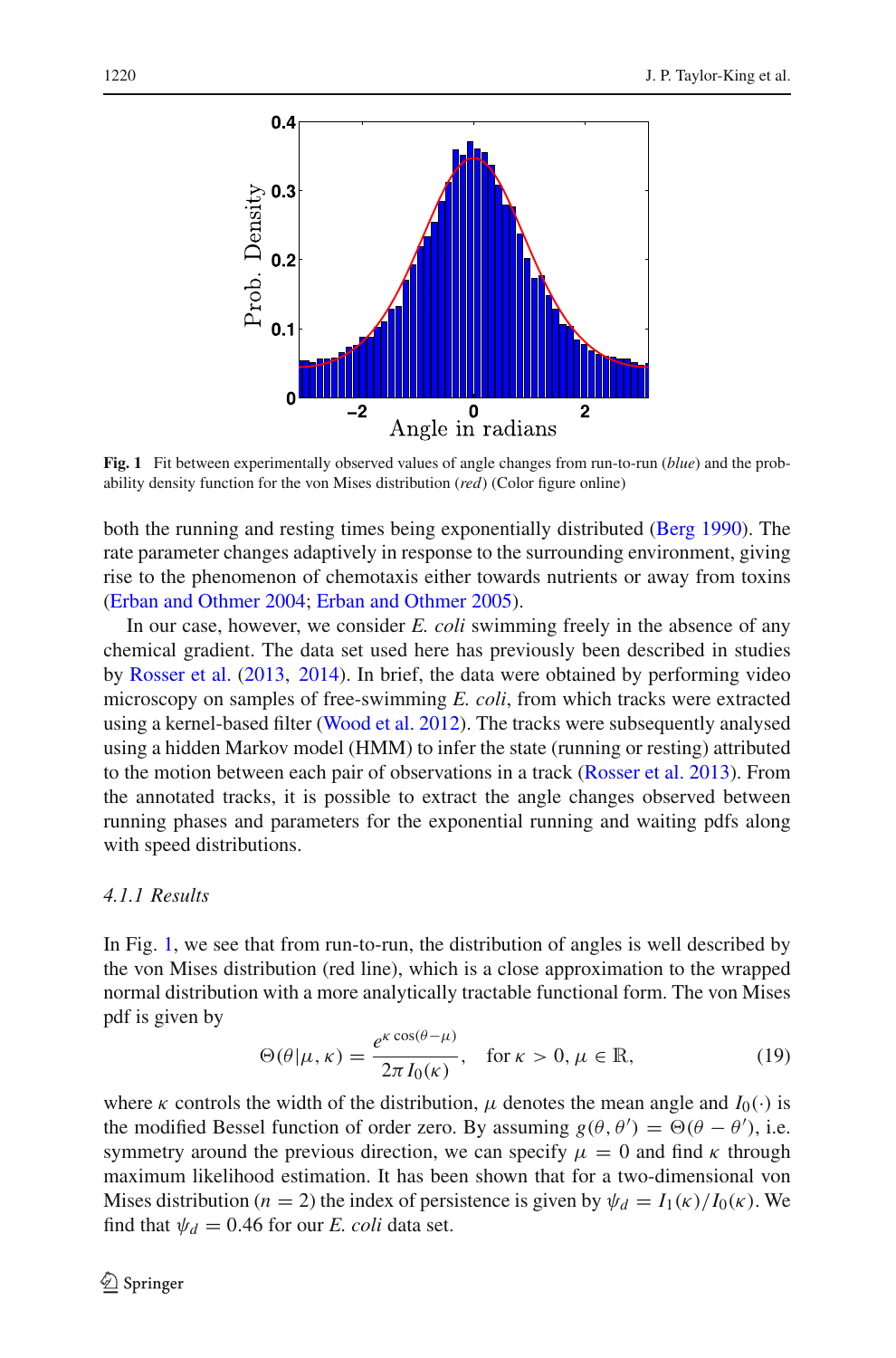

<span id="page-8-0"></span>**Fig. 2** Comparison between system of equations [\(13](#page-5-0)[–18\)](#page-6-0) and*E. coli* data. The *red dot-dashed line* shows the theoretical value of  $(D_p^2 + D_r^2) / N_0$  and the *blue solid line* indicates the experimentally derived average MSD calculated from the bacterium's initial position. From the data, we determined that  $\tau \sim \text{Exp}(2.30)$ ,  $\omega \sim$ Exp(11.98). For the system of differential equations, we specify  $N_p(0) = 66$ ,  $N_r(0) = 1802$ ,  $\psi_d = 0.46$ and  $S_T^2 = 9.26 \, (\mu \text{m})^2/\text{s}$ . The initial state for all other differential equations is set to zero, except for  $V_p^2(0) = S_T^2 N_p^2(0)$  (Color figure online)

It should be noted that from the literature, *E. coli* is thought to have a bi-modal distribution around the previous direction [\(Berg and Brown 1972\)](#page-22-20), the validity of this is hard to confirm as previous data were hand-annotated, and it is challenging to specify the state of the bacterium when diffusion effects are also in place. Whilst we had more data available to us and used automated tracking methods, it could well be that our method heavily biases walks towards normally distributed reorientation.

Through the HMM analysis technique outlined in [Rosser et al.](#page-23-11) [\(2013](#page-23-11), [2014](#page-23-14)), estimates for the exponential parameters were found to be  $\tau \sim \text{Exp}(2.30)$  and  $\omega \sim$  Exp(11.98). The mean squared speed whilst running was calculated to be  $S_T^2 = 9.26 \, (\mu \text{m})^2/\text{s}$ . In Fig. [2,](#page-8-0) we plot the MSD over time. Initial conditions  $N_p(0)$ ,  $N_r(0)$  were found by counting up the number of *E. coli* labelled to be in each state when  $t = 0$ . We clearly see that over the average of 1868 paths, we get a very good match between theory and experiment. We note that the videos were taken from a fixed position, where bacteria would swim in and out of the shot. By considering the average speeds of *E. coli* along with the size of the viewing window, one can stipulate that by only considering the MSD before 4 s, we can achieve a good estimate. Note that we lose a small amount of data over time as bacterium swim out of the observation window, at later times this ruins the validity of the MSD curve.

### **4.2 Lesser Black-Backed Gull**

In this section, we consider Lesser black-backed gulls that breed on Texel (the Netherlands). During their non-breeding period (August–April), these birds interchange between localised movements (or resting) and long-distance movements (migration)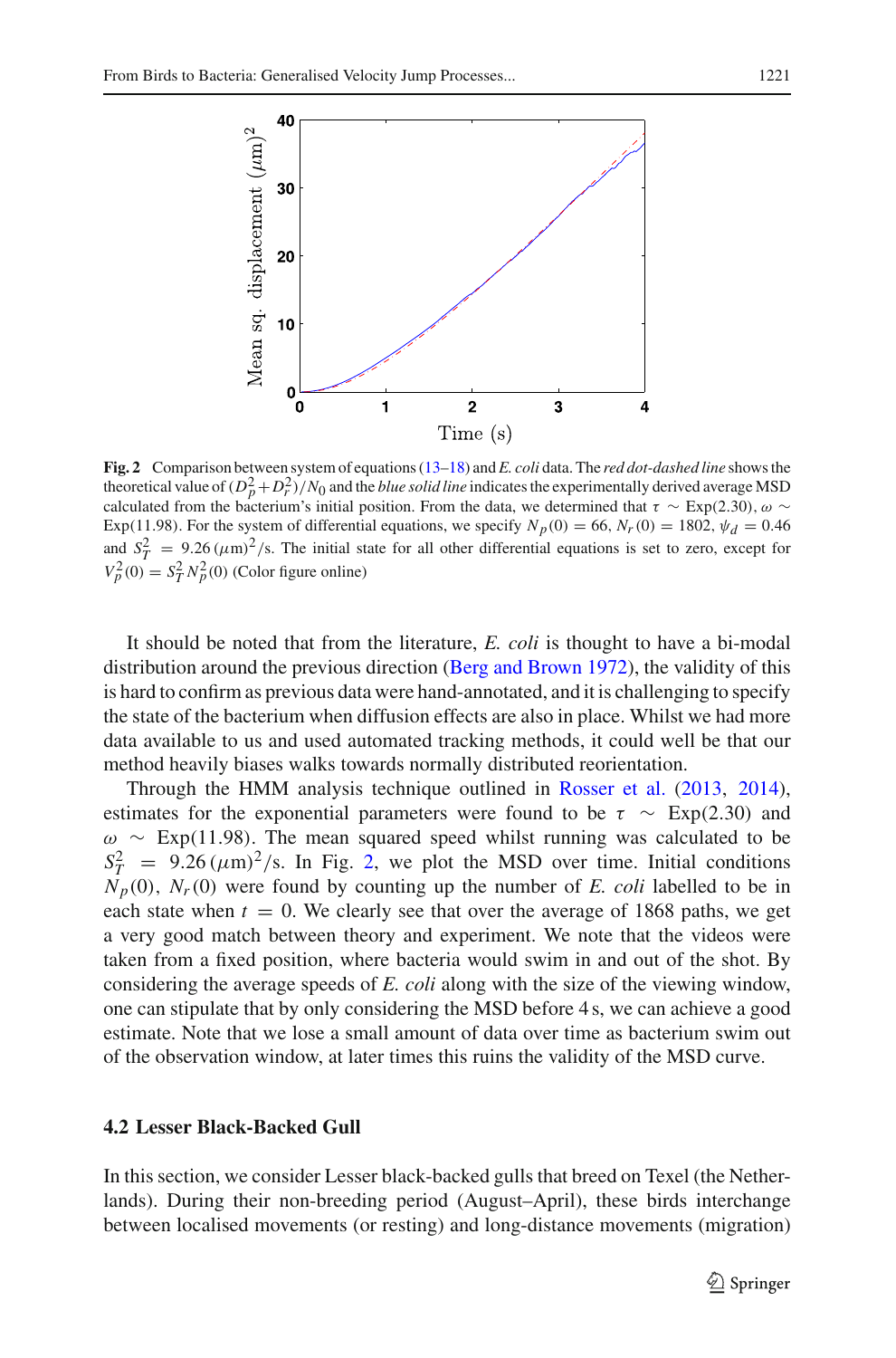

**Fig. 3** Sample path from bird data (Color figure online)

<span id="page-9-0"></span>[\(Bouten et al. 2013;](#page-22-22) [Klaassen et al. 2012\)](#page-23-16). During the resting mode, birds travel up to 50 km but return to a central place every day, whereas during the migration mode birds do not return to the central place and can travel several hundreds of kilometres per day. One point of interest is that whilst the resting periods can last months on end, the migrations may only last for a few days on end. See Fig. [3](#page-9-0) for a section of a sample path centred around London.

### *4.2.1 Identification of States*

The bird tracking data were collected by the UvA-BiTS system [\(Bouten et al. 2013\)](#page-22-22) and contain tracks gathered from 10 birds over the months July until January in the years 2012 and 2013. Approximately every few hours,<sup>3</sup> a recording is taken of a global time stamp along with the bird's current latitude and longitude coordinates.

To identify the state of a given bird, we create a signal centred around a time point of interest which we threshold to determine whether the bird is either undergoing local or migratory behaviour. By considering all GPS coordinates in a 24 h window, we calculate the diameter of the convex hull<sup>4</sup> (or diameter of a minimum bounding circle) of the set by using the Haversine formula.<sup>[5](#page-9-3)</sup> This signal is sampled 10 times a day. If the value of this signal is low, points are clustered together (local resting behaviour); otherwise, they are spread apart (migratory behaviour). At the cost of including some

<sup>&</sup>lt;sup>3</sup> Although some devices are configured differently to the extent that a recording is taken every 15 min.

<span id="page-9-1"></span><sup>4</sup> The maximum distance between any two points in the set.

<span id="page-9-3"></span><span id="page-9-2"></span><sup>5</sup> The Haversine formula is an equation for great-circle distances between a pair of points on a sphere. By considering the radius of the sphere (i.e. the approximate radius of the Earth) and a pair of latitude–longitude coordinates, one can calculate the distance between them.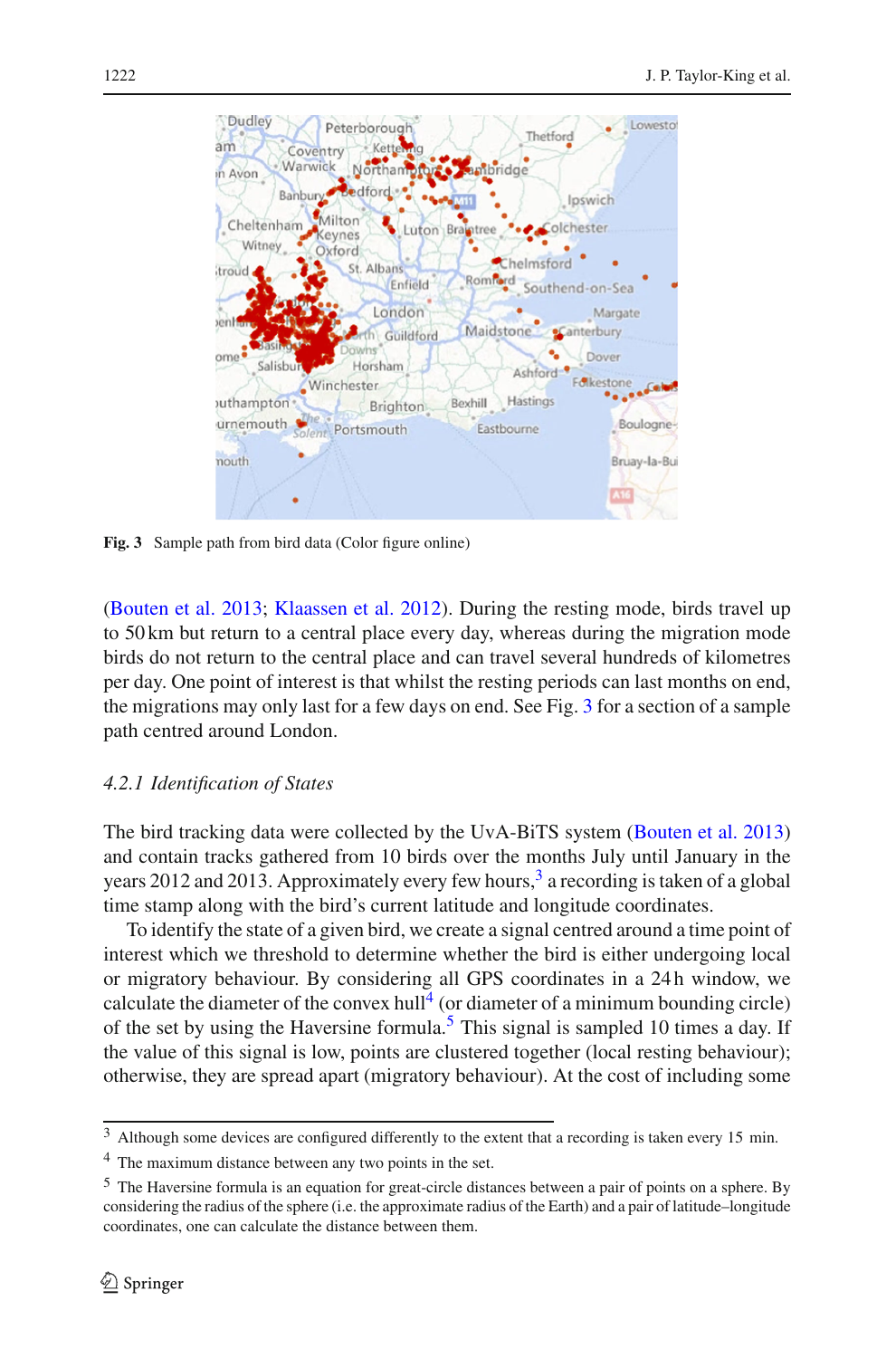erroneous exceptionally short rests, we can set a low threshold value of  $52 \text{ km}$ ; the presence of short rests is then fixed by discarding any resting phases shorter than 2 days. In comparison, the running periods can virtually be of any length as there have been instances of a bird flying exceptionally long distances over a week.

In Fig. [3,](#page-9-0) the trajectories plotted appear curved in places, with the apparent curvature persisting for short distances. The process of sampling from the trajectory ten times per day removes any such fine-scale effects. In addition to reducing the noise in the data (in the form of GPS tracking 'jitter'), the process of downsampling tracks makes the result more amenable to modelling with the VJ framework. A caveat of this approach is that angle changes between trajectory segments will not be measured to a high degree of accuracy (a discussion of this issue is found in [Rosser et al. 2013\)](#page-23-17). Sensitivity analysis, showing changes to our predicted MSD with respect to changes in parameters is given in the supplementary material.

#### *4.2.2 Results*

As we only had the data for 10 birds available, we divided their sample paths up into 28-day intervals after approximating distributions of interest, leading to calculation of the MSD over 62 sample paths. In contrast to the *E. coli* data set, we see that running and waiting times are not exponentially distributed. The distribution of running and waiting times was approximated by inverse Gaussian distributions  $\tau \sim$  IG(1.26, 1.22) and  $\omega \sim$  IG(10.79, 7.42); these distributions are highly flexible and are a convenient choice numerically as they have an exact analytic Laplace transform. The speed distribution gave an estimate for the mean squared running speed as  $S_T^2 = 1.03 \times 10^5 \text{ (km)}^2/\text{day}$  and, again using a von Mises angular distribution, we find  $\psi_d = 0.42$ . As before, initial conditions  $N_p(0)$ ,  $N_r(0)$  were found by counting up the number of *L. fuscus* labelled to be in each state when  $t=0$ .

In Fig. [4,](#page-11-0) we plot the MSD in kilometres squared against time in days. As there were fewer sample paths available, the empirical MSD curve is not very smooth, and as a result, the agreement with the theoretical curve is less good than in the bacterial case. However as the majority of the gulls were in a resting state to begin with, we do capture the initial delay before a linear growth stage. As the gulls are frequently resting as opposed to migrating, we see the data for the gulls (in blue) undergoing a style of step function where a small number of gulls undergoing fast movement quickly changes the MSD for the whole population. As the number of sample paths increases, this effect will smooth out.

## **4.3 Finishing Remarks**

At time  $t = 0$ , we need to give the numbers of particles in the running and resting phases, respectively. To find these initial conditions from experimental data, our sample paths had their state assigned to them (running or resting) for all times *t* over which the sample path was valid. We then looked at the beginning of each sample path and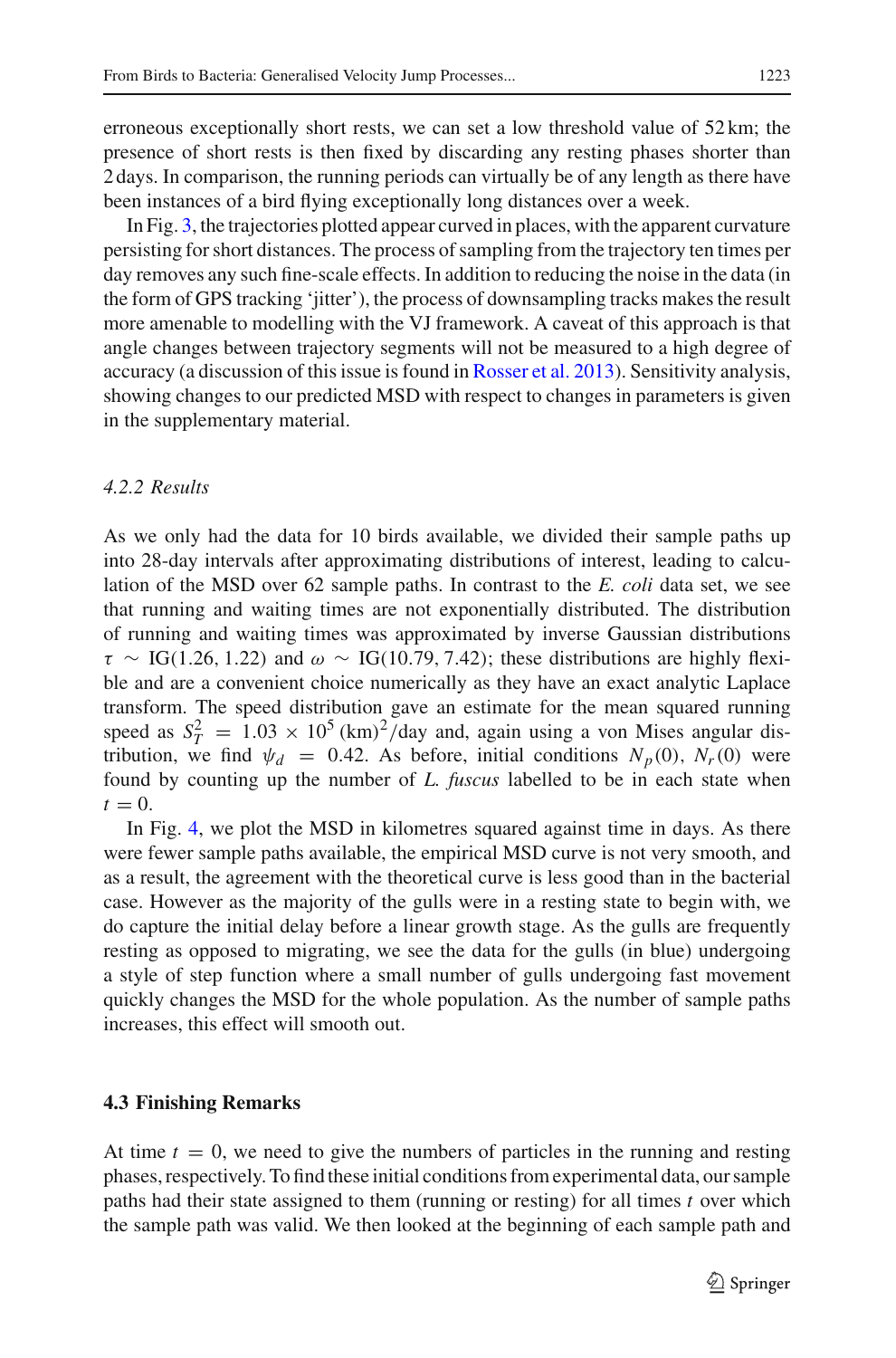

<span id="page-11-0"></span>**Fig. 4** Comparison between system of Eqs. [\(13–](#page-5-0)[18\)](#page-6-0) and *Larus fuscus* data. The *red dot-dashed line* shows the theoretical value of  $(D_p^2 + D_r^2)/N_0$  and the *blue solid line* indicates the experimentally derived average MSD calculated from the bird's initial position. From the data, it was extracted that  $\tau \sim IG(1.26, 1.22), \omega \sim$ IG(10.79, 7.42). For the system of differential equations, we specify  $N_p(0) = 6$ ,  $N_r(0) = 56$ ,  $\psi_d = 0.42$ and  $S_T^2 = 1.03 \times 10^5 \text{ (km)}^2/\text{day}$ . The initial state for all other differential equations is set to zero, except for  $V_p^2(0) = S_T^2 N_p^2(0)$  (Color figure online)

chose the initial state to be the state at  $t = 0$  regardless of whether the particle had just started a run or rest, or was midway through one.

We note that the assumption that particles have just started a run or rest at  $t = 0$ introduces errors in the estimation of  $f_{\tau}(t)$  and  $f_{\omega}(t)$ , since the duration of the first phase is systematically underestimated with this approach. However, the errors are expected to be small as relatively few erroneous data are introduced by this means. A quantification of the error could be carried out systematically with a simulation study, but this is beyond the scope of this paper. If tracks of a longer duration are available, one may instead truncate the beginning of each track up to the beginning of the first running/resting phase.

Finally, we note that, when dealing with integro-differential equations in time, it is maybe natural to specify an initial history function, rather than an initial condition. In our case, this would correspond to the number of particles having just started a run or a rest for all times *t* < 0; numerically, this is impractical.

With both examples, as time passes, we see that  $D_p^2(t) + D_r^2(t) \sim t$  for large *t*. It is well known that linear MSD corresponds to the solution of the diffusion equation, or at least diffusive-like behaviour. This motivates us to seek a diffusion approximation for large time in Sect. [5.](#page-12-0) Othmer demonstrated that, for exponentially distributed running and waiting times, the small time behaviour of the MSD is quadratic before relaxing to linear behaviour [\(Othmer et al. 1988\)](#page-23-3). This is indeed the behaviour observed in Fig. [2](#page-8-0) for *E. coli*. However, the small time behaviour is not yet known for general waiting kernels. Whilst this is beyond the scope of the present work, we note from Fig. [4](#page-11-0) that the behaviour is more complex in the case of *L. fuscus*.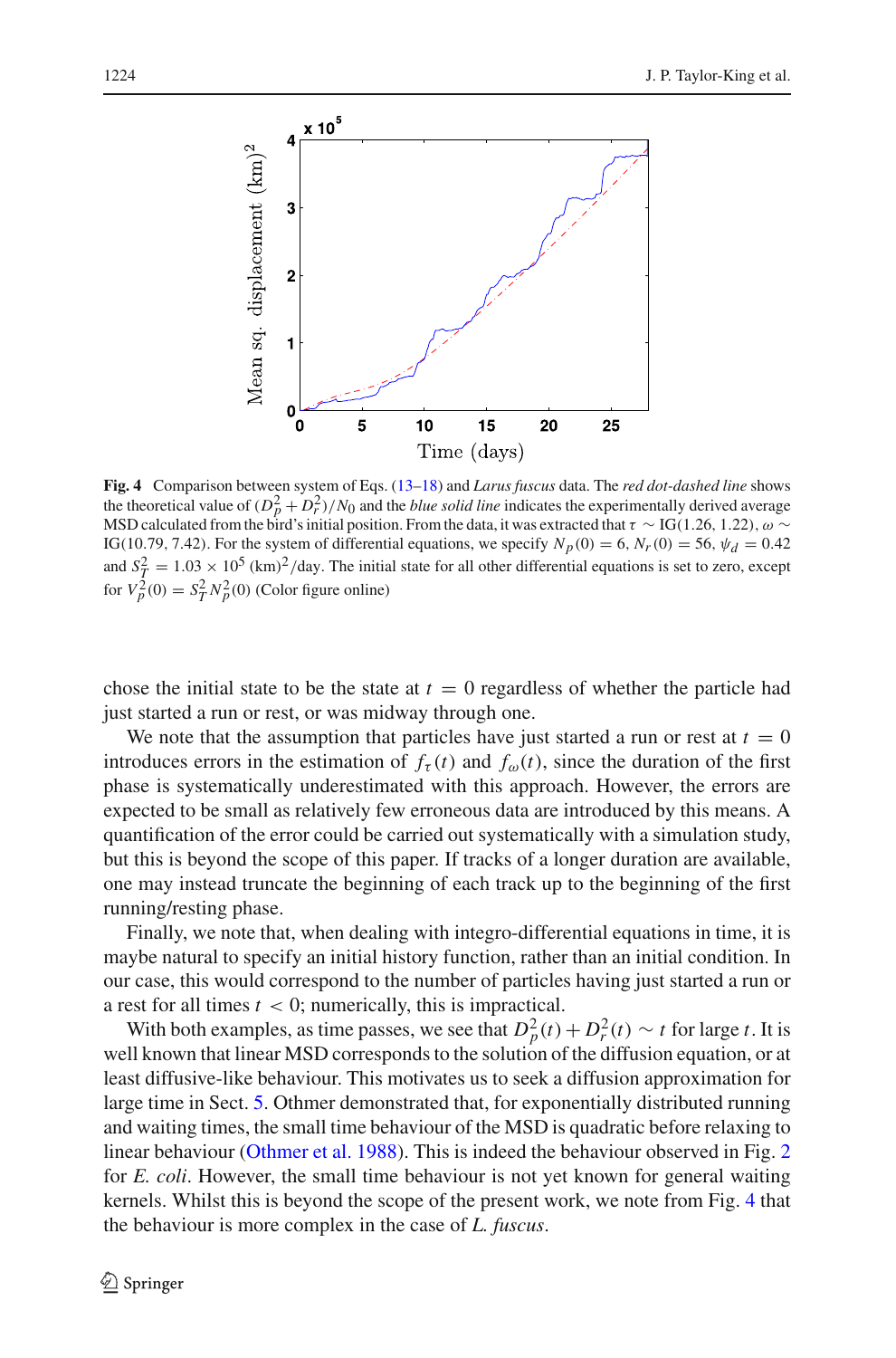For position jump processes with repositioning/waiting kernels with infinite higherorder moments (i.e. Lévy flights), fractional diffusion equations are required to model the behaviour of sample paths [\(Metzler and Klafter 2000\)](#page-23-5). In the case where running and waiting distributions do not have finite moments, we expect there to be a large time asymptotic regime where our VJ equations can be approximated via a fractional diffusion equation.

## <span id="page-12-0"></span>**5 Large Time Diffusion Approximation**

We now construct a large time effective diffusion equation. By first considering Eqs.  $(1-2)$  $(1-2)$ , we transform into Laplace space, where large values of *t* correspond to small values of the Laplace variable  $\lambda$ . We then carry out a Taylor expansion of the delay kernels to remove the convolutions in time (see Eqs. [54](#page-20-0)[–55](#page-21-0) in Appendix 1 for details).

Converting back to the time domain, one obtains

<span id="page-12-1"></span>
$$
(1 + \bar{\Phi}'_t(0)) \left( \frac{\partial}{\partial t} + \mathbf{v} \cdot \nabla_x \right) p = -\bar{\Phi}_t(0) p + \int_V T(\mathbf{v}, \mathbf{v}') \left( \bar{\Phi}_\omega(0) r(t, x, \mathbf{v}') \right. \\ \left. + \bar{\Phi}'_\omega(0) \frac{\partial}{\partial t} r(t, x, \mathbf{v}') \right) \mathrm{d}\mathbf{v}', \tag{20}
$$

<span id="page-12-2"></span>

and 
$$
(1 + \bar{\Phi}'_{\omega}(0))\frac{\partial}{\partial t}r = -\bar{\Phi}_{\omega}(0)r + \bar{\Phi}_{\tau}(0)p + \bar{\Phi}'_{\tau}(0)\left(\frac{\partial}{\partial t} + \mathbf{v} \cdot \nabla_{\mathbf{x}}\right)p
$$
 (21)

There are now two further steps to obtain an effective diffusion equation. First, by considering successively greater monomial moments in the velocity space, one obtains a system of *k*-equations where the equation for the time evolution of moment *k* corresponds to the flux of moment  $k + 1$ . It therefore becomes necessary to 'close' the system of equations to create something mathematically tractable. We use the Cattaneo approximation for this purpose [\(Hillen 2003](#page-22-1), [2004\)](#page-23-7). Once a closed system of equations has been found, we then carry out an asymptotic expansion where we investigate the parabolic regime to obtain a single equation for the evolution of the density of particles at large time.

Note that it would be possible to carry out a similar process for smaller time behaviour by Taylor expanding the spatial delays in the convolution integrals. Asymptotic analysis would then have to be carried out to simplify the remaining convolution.

#### **5.1 Moment Equations**

We can multiply Eqs.  $(20-21)$  $(20-21)$  by monomials in  $\nu$  and integrate over the velocity space to obtain equations for the velocity moments

$$
m_{\rho}^{0} = \int_{V} \rho(t, \mathbf{x}, \mathbf{v}) \mathrm{d}\mathbf{v}, \quad \mathbf{m}_{\rho}^{1} = \int_{V} \mathbf{v} \rho(t, \mathbf{x}, \mathbf{v}) \mathrm{d}\mathbf{v}, \quad M_{\rho}^{2} = \int_{V} \mathbf{v} \mathbf{v}^{T} \rho(t, \mathbf{x}, \mathbf{v}) \mathrm{d}\mathbf{v}.
$$
 (22)

 $\mathcal{D}$  Springer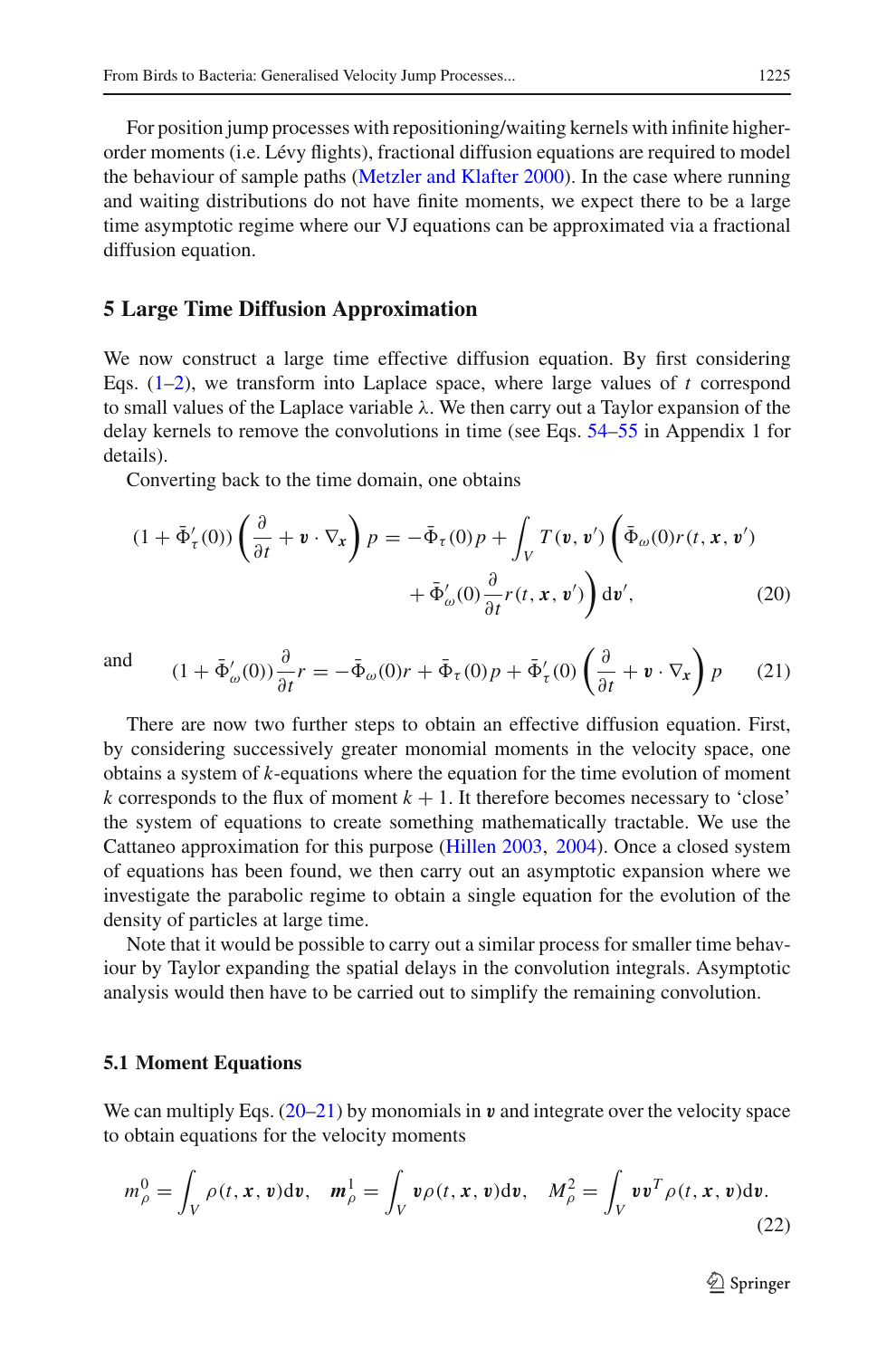The equations relating the terms  $m_p^0, m_r^0, m_p^1, m_r^1, M_p^2$  are given below. For initial integration over the velocity space, we see

<span id="page-13-0"></span>
$$
(1 + \bar{\Phi}'_{\tau}(0))\left(\frac{\partial m_p^0}{\partial t} + \nabla_x \cdot \mathbf{m}_p^1\right) = -\bar{\Phi}_{\tau}(0)m_p^0 + \bar{\Phi}_{\omega}(0)m_r^0 + \bar{\Phi}'_{\omega}(0)\frac{\partial m_r^0}{\partial t},\tag{23}
$$

and

<span id="page-13-1"></span>
$$
(1 + \bar{\Phi}'_{\omega}(0))\frac{\partial m_r^0}{\partial t} = -\bar{\Phi}_{\omega}(0)m_r^0 + \bar{\Phi}_{\tau}(0)m_p^0 + \bar{\Phi}'_{\tau}(0)\left(\frac{\partial m_p^0}{\partial t} + \nabla_{\mathbf{x}} \cdot \mathbf{m}_p^1\right), \quad (24)
$$

When summing Eqs. [\(23\)](#page-13-0) and [\(24\)](#page-13-1), we see that mass flux is caused by the movement of particles in the running state only, i.e.

$$
\frac{\partial}{\partial t}\left(m_p^0 + m_r^0\right) + \nabla_{\mathbf{x}} \cdot \mathbf{m}_p^1 = 0.
$$

For multiplication by *v* and integrating, we obtain equations

$$
(1 + \bar{\Phi}'_t(0)) \left( \frac{\partial \mathbf{m}^1_p}{\partial t} + \nabla_x \cdot M_p^2 \right) = -\bar{\Phi}_t(0) \mathbf{m}^1_p + \psi_d \bar{\Phi}_\omega(0) \mathbf{m}^1_r + \psi_d \bar{\Phi}'_\omega(0) \frac{\partial \mathbf{m}^1_r}{\partial t},
$$
\n(25)

and

$$
(1 + \bar{\Phi}'_{\omega}(0))\frac{\partial \mathbf{m}_r^1}{\partial t} = -\bar{\Phi}_{\omega}(0)\mathbf{m}_r^1 + \bar{\Phi}_{\tau}(0)\mathbf{m}_p^1 + \bar{\Phi}'_{\tau}(0)\left(\frac{\partial \mathbf{m}_p^1}{\partial t} + \nabla_{\mathbf{x}} \cdot \mathbf{M}_p^2\right). \tag{26}
$$

We would now like to approximate the  $M_p^2$  term to close the system.

#### **5.2 Cattaneo Approximation Step**

We make use of the Cattaneo approximation to the VJ equation as studied by [Hillen](#page-22-1) [\(2003,](#page-22-1) [2004\)](#page-23-7). For the case where the speed distribution is independent of the previous running step, i.e.  $h(s, s') = h(s)$ , we approximate  $M_p^2$  by the second moment of some function  $u_{\text{min}} = u_{\text{min}}(t, x, v)$ , such that  $u_{\text{min}}$  has the same first two moments as  $p = p(t, x, v)$  and is minimised in the  $L^2(V)$  norm weighted by  $h(s)/s^{n-1}$ . This is essentially minimising oscillations in the velocity space whilst simultaneously weighting down speeds which would be unlikely to occur [\(Hillen 2003](#page-22-1)).

We introduce Lagrangian multipliers  $\Lambda^0 = \Lambda^0(t, x)$  and  $\Lambda^1 = \Lambda^1(t, x)$  and then define

$$
H(u) := \frac{1}{2} \int_V \frac{u^2}{h(s)/s^{n-1}} \mathrm{d}v - \Lambda^0 \left( \int_V u \mathrm{d}v - m_p^0 \right) - \Lambda^1 \cdot \left( \int_V v u \mathrm{d}v - m_p^1 \right). \tag{27}
$$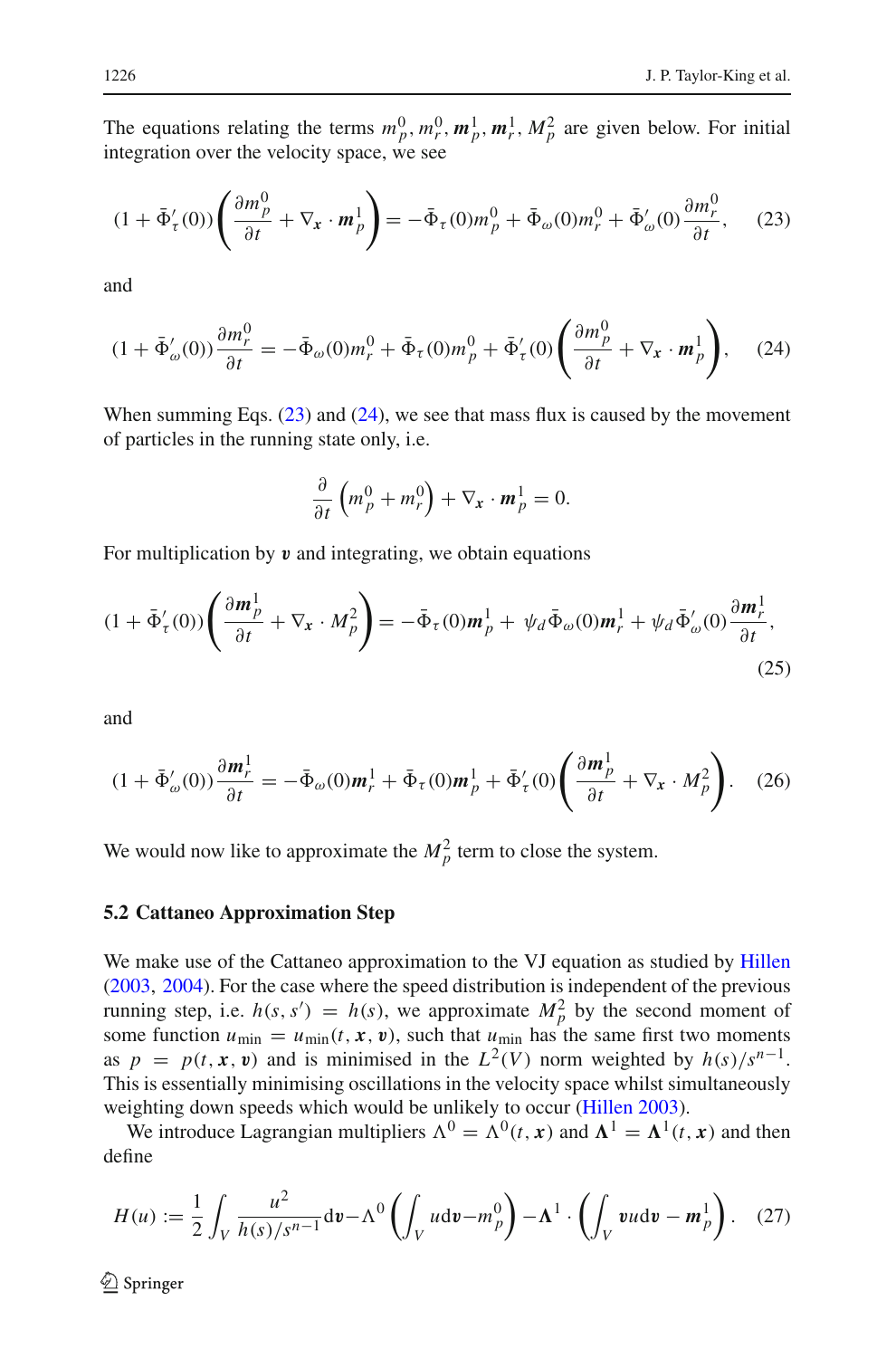By the Euler–Lagrange equation [\(Gregory 2006\)](#page-22-23), we can minimise  $H(u)$  to find that

$$
u(t, \mathbf{x}, \mathbf{v}) = \frac{\Lambda^0(t, \mathbf{x})h(s)}{s^{n-1}} + \frac{(\Lambda^1(t, \mathbf{x}) \cdot \mathbf{v})h(s)}{s^{n-1}}.
$$
 (28)

We now use the constraints to find  $\Lambda^0$  and  $\Lambda^1$ . For  $m_p^0$ , we have

$$
m_p^0 = \int_V u \mathrm{d}\mathbf{v} = \Lambda^0 \int_V h(s) / s^{n-1} \mathrm{d}\mathbf{v} = \Lambda^0 \text{Area}(\mathbb{S}^{n-1}),\tag{29}
$$

where  $\mathbb{S}^n = \{x \in \mathbb{R}^{n+1} : ||x|| = 1\}$  is the *n*-sphere centred at the origin. Notice also that the  $\int_V v h(s) / s^{n-1} dv = 0$  by symmetry. For the first moment, we calculate

$$
\mathbf{m}_p^1 = \int_V \mathbf{v} u \mathrm{d} \mathbf{v} = \mathbf{\Lambda}^1 \cdot \int_V \mathbf{v} \mathbf{v}^T h(s) / s^{n-1} \mathrm{d} \mathbf{v} = S_T^2 \text{Vol}(\mathbb{V}^n) \mathbf{\Lambda}^1, \tag{30}
$$

where V*<sup>n</sup>* is the closure of S*n*−1, i.e. the ball around the origin. Therefore, we can stipulate the form for  $u_{\text{min}}$  as

$$
u_{\min}(t, \mathbf{x}, \mathbf{v}) = \frac{m_p^0(t, \mathbf{x})h(s)}{s^{n-1}\text{Area}(\mathbb{S}^{n-1})} + \frac{(m_p^1(t, \mathbf{x}) \cdot \mathbf{v})h(s)}{S_T^2 s^{n-1} \text{Vol}(\mathbb{V}^n)}.
$$
(31)

We now approximate the second moment of  $p$  by the second moment of  $u_{\text{min}}$ .

$$
M^{2}(u_{\min}) = \int_{V} \boldsymbol{v} \boldsymbol{v}^{T} u_{\min}(t, \boldsymbol{x}, \boldsymbol{v}) d\boldsymbol{v} = S_{T}^{2} \frac{\text{Vol}(\mathbb{V}^{n})}{\text{Area}(\mathbb{S}^{n-1})} I_{n} m_{p}^{0}(t, \boldsymbol{x}) = \frac{S_{T}^{2}}{n} I_{n} m_{p}^{0}(t, \boldsymbol{x}).
$$
\n(32)

So in the above equations, we simply approximate  $\nabla_x \cdot M_p^2 \approx \frac{S_T^2}{n} \nabla_x m_p^0$ .

## **5.3 Effective Diffusion Constant**

Finally, we rescale our equations using the parabolic regime [\(Erban and Othmer 2004\)](#page-22-8)

$$
t = \hat{t}/\varepsilon^2, \quad \mathbf{x} = \hat{\mathbf{x}}/\varepsilon,\tag{33}
$$

for arbitrary small parameter  $\varepsilon > 0$ . By putting our variables into vectors  $\boldsymbol{u} =$  $(m_p^0, m_r^0)^T$  and  $v = (m_p^1, m_r^1)^T$ , we drop the hats over the rescaled variables and rewrite our equations as

$$
\varepsilon^2 \frac{\partial}{\partial t} A \mathbf{u} + \varepsilon F \nabla_x \cdot \mathbf{v} = C \mathbf{u}, \quad \varepsilon^2 \frac{\partial}{\partial t} B \mathbf{v} + \varepsilon \frac{S_T^2}{n} F \nabla_x \mathbf{u} = D \mathbf{v}, \tag{34}
$$

 $\mathcal{D}$  Springer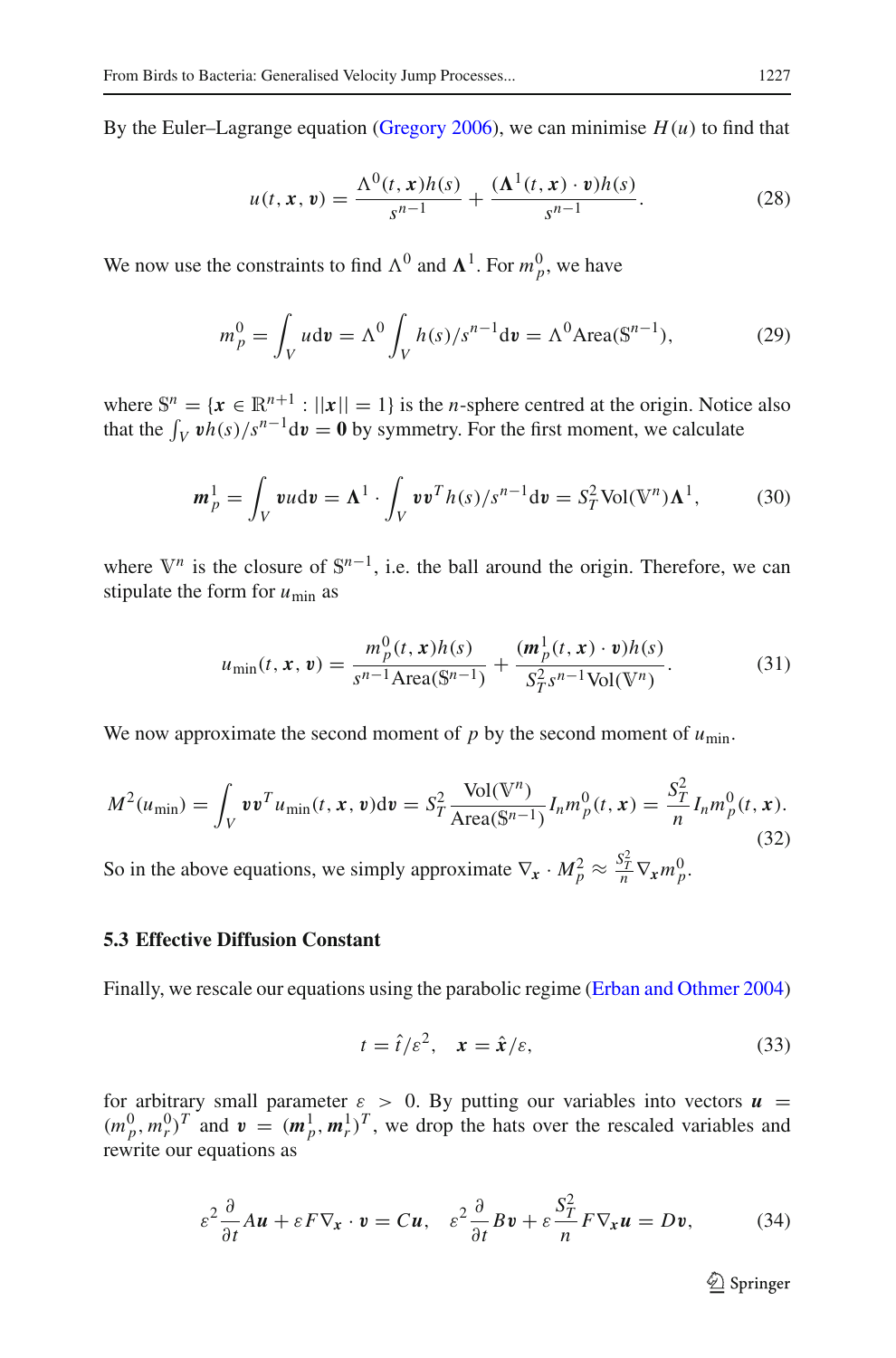where  $\nabla_x u = [\nabla_x m_p^0, \nabla_x m_p^0]^T$  and  $\nabla_x \cdot v = [\nabla_x \cdot m_p^1, \nabla_x \cdot m_p^1]^T$ . Our time derivative matrices are given by

$$
A = \begin{bmatrix} 1 + \bar{\Phi}'_t(0) & -\bar{\Phi}'_0(0) \\ -\bar{\Phi}'_t(0) & 1 + \bar{\Phi}'_0(0) \end{bmatrix}, \quad B = \begin{bmatrix} 1 + \bar{\Phi}'_t(0) - \psi_d \bar{\Phi}'_0(0) \\ -\bar{\Phi}'_t(0) & 1 + \bar{\Phi}'_0(0) \end{bmatrix}, \tag{35}
$$

our flux matrix is given as

$$
F = \begin{bmatrix} 1 + \bar{\Phi}'_t(0) & 0 \\ -\bar{\Phi}'_t(0) & 0 \end{bmatrix}.
$$
 (36)

Finally, our source terms are

$$
C = \begin{bmatrix} -\bar{\Phi}_{\tau}(0) & \bar{\Phi}_{\omega}(0) \\ \bar{\Phi}_{\tau}(0) & -\bar{\Phi}_{\omega}(0) \end{bmatrix}, \quad D = \begin{bmatrix} -\bar{\Phi}_{\tau}(0) & \psi_{d}\bar{\Phi}_{\omega}(0) \\ \bar{\Phi}_{\tau}(0) & -\bar{\Phi}_{\omega}(0) \end{bmatrix}.
$$
 (37)

By using the regular asymptotic expansion

$$
\mathbf{u} = \mathbf{u}^0 + \varepsilon \mathbf{u}^1 + \varepsilon^2 \mathbf{u}^2 + \cdots, \quad \mathbf{v} = \mathbf{v}^0 + \varepsilon \mathbf{v}^1 + \varepsilon^2 \mathbf{v}^2 + \cdots
$$
 (38)

for  $u^j = (m_{p(j)}^0, m_{r(j)}^0)^T$  and  $v^j = (m_{p(j)}^1, m_{r(j)}^1)^T$ , we obtain the set of equations

$$
\varepsilon^{0}: Cu^{0} = 0, Dv^{0} = 0,\n\varepsilon^{1}: F\nabla_{x} \cdot v^{0} = Cu^{1}, F\nabla_{x} u^{0} = Dv^{1},\n\varepsilon^{2}: \frac{\partial}{\partial t} Au^{0} + F\nabla_{x} \cdot v^{1} = Cu^{2},\n\frac{\partial}{\partial t} Bv^{0} + \frac{S_{T}^{2}}{n} F\nabla_{x} u^{1} = Dv^{2}.
$$
\n(39)

Providing  $\psi_d \neq 1$ , solving these in order gives rise to the differential equation for total density  $m^0 = m_{p(0)}^0 + m_{r(0)}^0$ 

$$
\frac{\partial}{\partial t}m^0 = D_{\text{eff}} \nabla_x^2 m^0,\tag{40}
$$

for

$$
D_{\text{eff}} = \frac{S_T^2}{n} \frac{1}{\bar{\Phi}_{\tau}(0)} \frac{\bar{\Phi}_{\omega}(0)}{\bar{\Phi}_{\omega}(0) + \bar{\Phi}_{\tau}(0)} \frac{1 + \bar{\Phi}_{\tau}'(0)(1 - \psi_d)}{1 - \psi_d}.
$$
(41)

We now wish to find the values of  $\Phi_{\tau}(0)$ ,  $\Phi_{\omega}(0)$  and  $\Phi_{\tau}'(0)$ . For probability distributions defined over the positive numbers with pdf  $f(t)$ , we see that the Laplace transform can be Taylor expanded as

$$
\bar{f}(\lambda) = 1 - \langle t \rangle \lambda + \frac{1}{2} \langle t^2 \rangle \lambda^2 - \dots \tag{42}
$$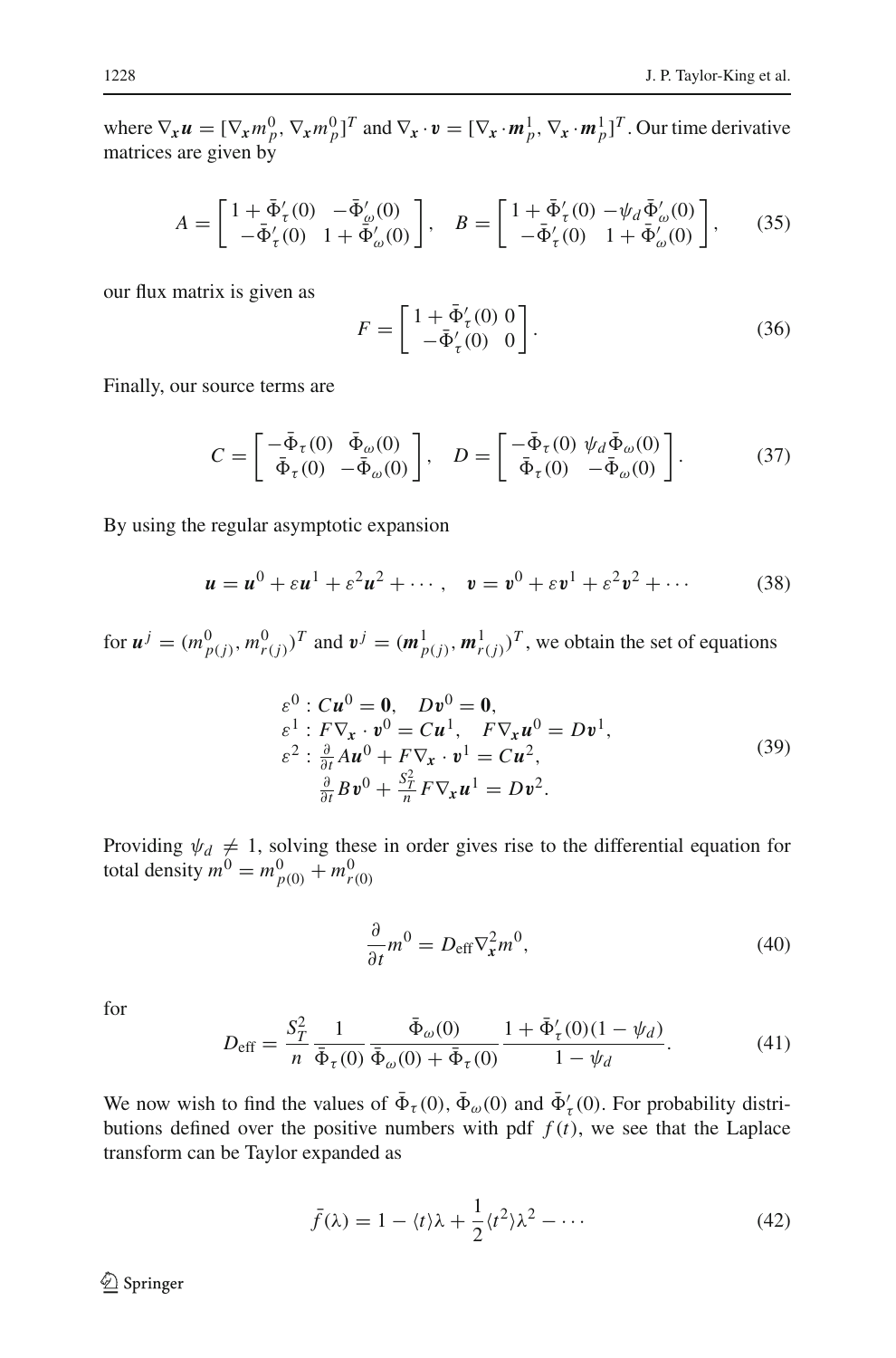for small  $\lambda$ . Therefore, by putting these terms into the expression  $\bar{\Phi}(\lambda)$  given by equation [\(3\)](#page-4-3), provided that the first two moments are finite, we see that

$$
\bar{\Phi}_i(0) = \lim_{\lambda \to 0} \bar{\Phi}_i(\lambda) = \frac{1}{\mu_i}, \quad \bar{\Phi}'_i(0) = \lim_{\lambda \to 0} \bar{\Phi}'_i(\lambda) = \frac{1}{2} \left( \frac{\sigma_i^2}{\mu_i^2} - 1 \right), \quad \text{for } i = \tau, \omega,
$$
\n(43)

for mean  $\mu_i$  and variance  $\sigma_i^2$  of distribution  $i = \tau, \omega$ , therefore

$$
D_{\text{eff}} = \frac{S_T^2}{n} \frac{\mu_{\tau}^2}{\mu_{\tau} + \mu_{\omega}} \left[ \frac{1}{1 - \psi_d} + \frac{1}{2} \left( \frac{\sigma_{\tau}^2}{\mu_{\tau}^2} - 1 \right) \right]. \tag{44}
$$

<span id="page-16-1"></span>It is noteworthy that the variance of the running time distribution contributes to the diffusion constant, whilst it is independent of the variance of the waiting time distribution. Therefore, up to a first-order approximation, the diffusion constant is only dependent on the mean of the waiting time distribution. Furthermore, when the running time distribution is exponentially distributed, the correction  $\Phi_{\tau}'(0)$  is identically zero. So we can view our diffusion constant as the contribution from the exponential component of the running time distribution, plus an additional (non-Markovian) term for non-exponential running times.

When referring back to the experimental data, it can be seen that by the end of the 4 s, the *E. coli* has entered into the diffusive regime with  $D \approx 12.5 \, (\mu \text{m})^2/\text{s}$ . The *L. fuscus*, however, is yet to reach this state; we can predict that when it does, the corresponding value of the diffusion constant will be  $D \approx 4.7 \times 10^4$  (km)<sup>2</sup>/day, the solution of the MSD equations for greater time periods suggests that this is true.

#### **5.4 Numerical Example**

We now carry out a comparison between the underlying differential equation and Gillespie simulation. In Fig. [5,](#page-17-0) we see a comparison between slices of the solution to the diffusion equation on the  $\mathbb{R}^2$  plane (*n* = 2) for a delta function initial condition<sup>6</sup> compared with data simulated using the algorithm given in Sect. [2.](#page-3-0)

For the Gillespie simulations, all sample paths are initialised at the origin with fixed speed equal to unity and uniformly random orientation. Therefore, all plots will have the parameters  $S_T^2 = 1$ ,  $\psi_d = 0$ , and we specify  $\mu_{\tau} = \mu_{\omega} = 1$ . Plots are shown at  $t = 100$ .

The solid black line shows the solution to the diffusion equation for  $D_{\text{eff}} = 1/4$ along the line *y* = 0. In red asterisks (\*), we see the mean over  $3 \times 10^5$  Gillespie simulations of the VJ process where both the running and waiting times are sampled from an exponential distribution, with the means of these distributions as stated. This process then has an effective diffusion constant of  $D_{\text{eff}} = 1/4$ . Using a dashed black line, we plot the solution to the diffusion equation for  $D_{\text{eff}} = 1$ . In green crosses ( $\times$ ), a VJ process where the running time is  $\tau \sim \text{Gamma}(1/7, 7)$  distributed, giving  $\mu_{\tau} = 1$  and  $\sigma_{\tau}^2 = 7$ , the diffusion constant is therefore  $D_{\text{eff}} = 1$ . The waiting time

<span id="page-16-0"></span><sup>6</sup> This takes the form of a bivariate Gaussian.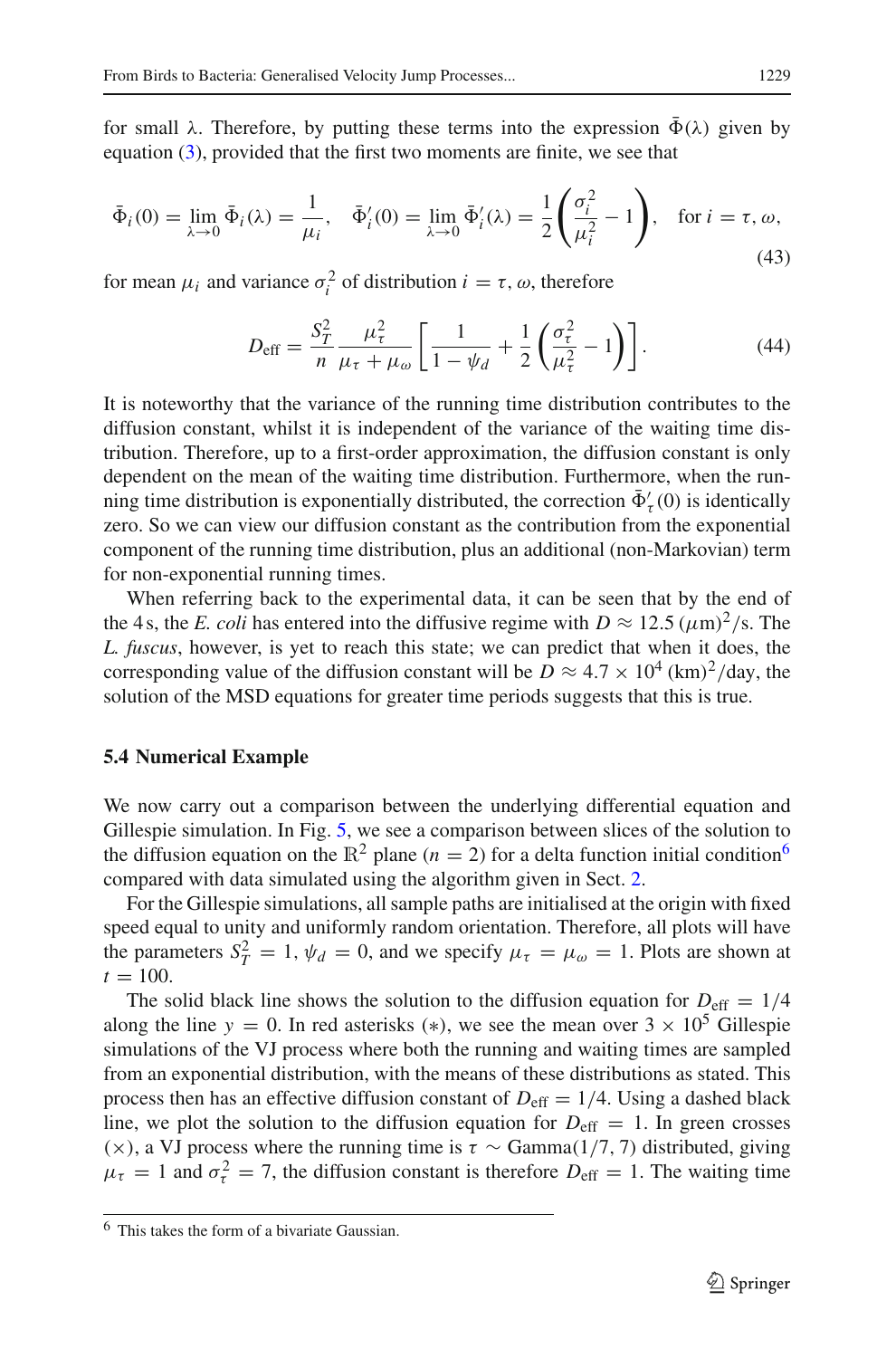

<span id="page-17-0"></span>**Fig. 5** Cross-sectional comparisons along the line  $y = 0$  between the diffusion equation and Gillespie simulations of the VJ process. In the (*solid*) *black line*, we see the Gaussian solution to the heat equation with diffusion constant  $D_{\text{eff}} = 1/4$ , in the *(dashed) black line*, we see the same solution but for diffusion constant  $D_{\text{eff}} = 1$ . For the  $D_{\text{eff}} = 1/4$  Gillespie simulations, *red asterisks* (\*) denote the case where  $\tau \sim \text{Exp}(1)$  and  $\omega \sim \text{Exp}(1)$ , and *blue plusses* (+) show the case  $\tau \sim \text{Gamma}(1/5, 5/2)$  and  $\omega \sim \text{Exp}(1)$ . *Green crosses* ( $\times$ ) show the Gillespie simulation for  $\tau \sim$  Gamma(1/7, 7) and  $\omega \sim$  Gamma(1/14, 14) which corresponds to  $D_{\text{eff}} = 1$  (Color figure online)

is  $\omega \sim \text{Gamma}(1/14, 14)$  distributed; the high variance of the waiting time is chosen such that the simulation relaxes towards the diffusion approximation quickly. For the above simulations, half the sample paths are initialised in a run and half are initialised in a rest. The gamma and exponential distributions are chosen to illustrate the importance of the non-Markovian term. This is indicated in Fig. [5](#page-17-0) by the difference between the two simulations mentioned, which differ only in this correction term.

Another point of interest is that one can model distributions other than exponential with different means and still achieve the same effective diffusion constant through careful selection of variance. An example is shown in Fig. [5](#page-17-0) where the diffusion constant  $D_{\text{eff}} = 1/4$  is recovered by changing the running distribution to  $\tau \sim \text{Gamma}(1/5, 5/2)$  (blue plusses). This then gives a mean run time of  $\mu_{\tau} = 1/2$ and variance  $\sigma_{\tau}^2 = 5/4$  and compares well to the result for exponentially distributed  $\tau$  (red asterisks). For this simulation, 2/3 of the sample paths were initialised in a run and the remainder in a resting state so that the system was again encouraged to relax quickly. Viewing these cross sections, one should notice that the fit for the  $D_{\text{eff}} = 1/4$  case is clearly much better than the fit for  $D_{\text{eff}} = 1$ . Considering equation [\(44\)](#page-16-1), we suspect that these differences are due to the fact that the running distribution  $\tau \sim \text{Gamma}(1/5, 5/2)$  is closer to an exponential distribution, with a smaller non-Markovian contribution to the diffusion constant than the running distribution  $\tau \sim \text{Gamma}(1/7, 7)$ .

Full heat map figures of the results are given in the supplementary material.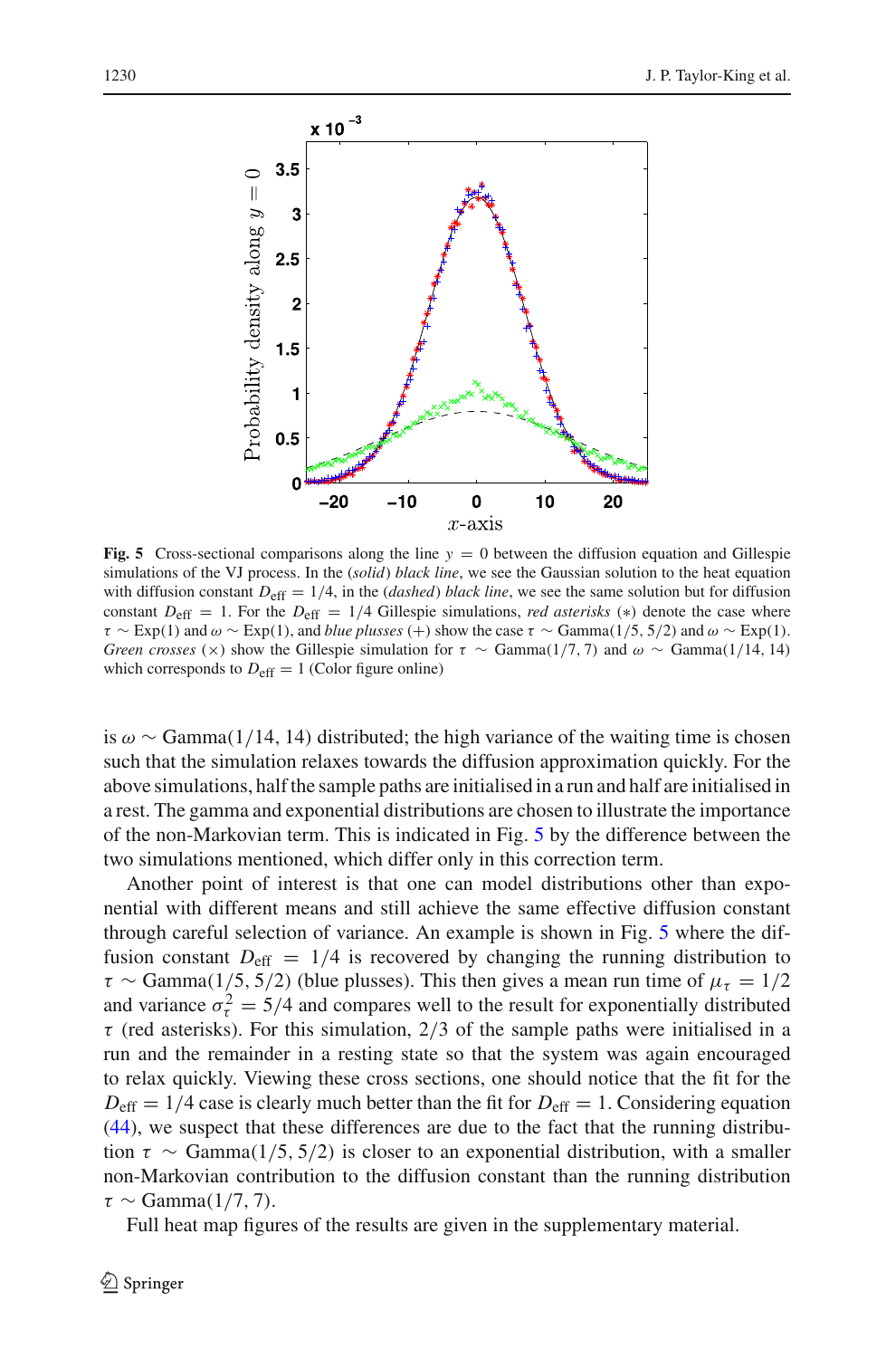# **6 Discussion and Conclusion**

In this study, we have used a single modelling framework to describe two highly distinct biological movement processes, occurring in bacteria and birds. In spite of the significant mechanistic differences between the two species, their phenomenological similarities nonetheless persist over length scales of 10 orders of magnitude. We recover the correct behaviour including the non-local delay effects due to nonexponential waiting times. This formulation could be considered a particularly phenomenological approach as it outlines a way for observables to directly parameterise movement equations. This is counter to some previous literature where quantities such as diffusion constants were left to the reader to identify [\(McKenzie et al. 2009](#page-23-18)).

A notable advantage of the modelling framework proposed here is the straightforward interpretation of the distributions and parameters involved, all of which have naturally intuitive meanings. There is, to our knowledge, no unified approach to extract such quantities of interest from biological movement data. This was demonstrated in Sect. [4,](#page-6-1) in which different approaches were taken to obtain the required parameters. Non[etheless,](#page-22-24) [such](#page-22-24) [methods](#page-22-24) [are](#page-22-24) [the](#page-22-24) [focus](#page-22-24) [of](#page-22-24) [much](#page-22-24) [current](#page-22-24) [research](#page-22-24) [effort](#page-22-24) [\(](#page-22-24)Gautestad et al. [2013](#page-22-24); [Patterson et al. 2008\)](#page-23-19), and we therefore believe that approaches such as ours will become increasingly relevant in the future.

Furthermore, since we carry out *a priori* estimation of the model parameters by independent analysis, no optimisation routines are required, which avoids introducing concerns about parameter identifiability and overfitting. The very good agreement between theory and experiment demonstrated in Figs. [2](#page-8-0) and [4](#page-11-0) therefore provides compelling evidence for the applicability of the model developed in this study. A full sensitivity analysis of the model parameters is beyond the scope of this article; however, we demonstrate the effect of independently varying the individual parameters in the supplementary material.

Finally, we demonstrated the novel result that for the underlying stochastic process of interest, the variance of the running time contributes to the large time diffusion constant. This raises the key question: When does the parabolic regime emerge? Our results also act as a warning against using the exponentially distributed running times as an approximation for other distributions, as whilst their mean values may align, the underlying dynamics can change drastically as shown in Fig. [5.](#page-17-0)

Regarding the accuracy of this generalised VJ framework, it should be realised that the underlying models for the examples given could be improved by making the model more specific to the agent of interest. Below we discuss some possible alterations to the model, which might contribute to greater model realism, albeit whilst incurring a loss of generality.

#### **6.1 Extensions to Model**

For *E. coli*, the bacterium is always subject to diffusion; in theory, this should add to its MSD whilst resting and may also affect running phases via rotational diffusion [\(Rosser et al. 2014\)](#page-23-14). If one wanted to incorporate a small fix to the resting state, it would be simple to add a diffusion term in space to Eq. [\(2\)](#page-4-2). However, for a more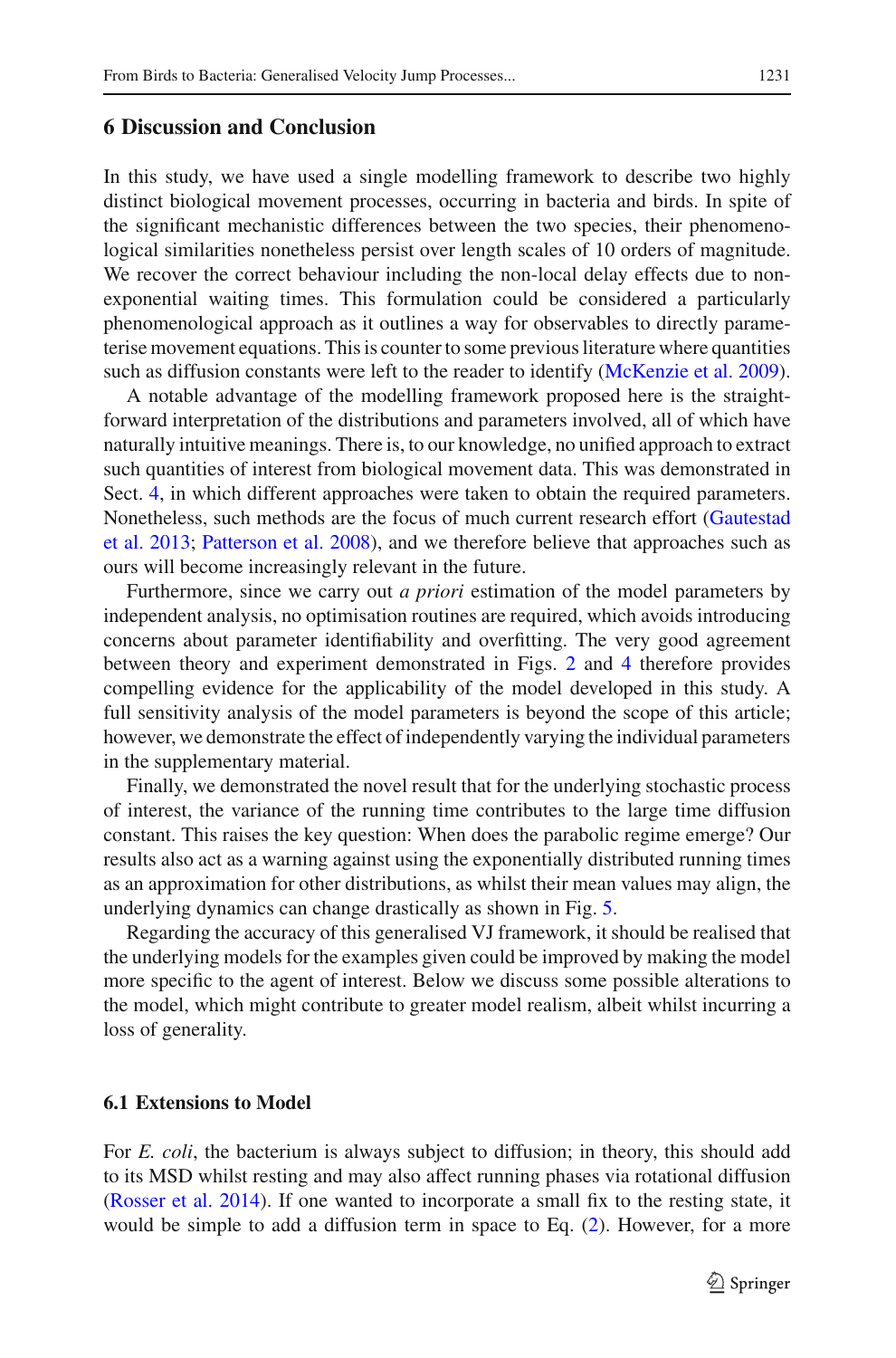comprehensive solution to the problem, to retain the correlation effects with turning kernel *T*, the Eq. [\(1\)](#page-4-1) would have a rotational diffusion term added, which is achieved via a Laplacian in the velocity space [\(Chandrasekhar 1943](#page-22-25)). Furthermore, equation [\(2\)](#page-4-2) would have to have to retain its defunct velocity field for orientation in addition to another velocity variable to allow for movement due to diffusion.

For the *L. fuscus*, there are many physical and ecological phenomena, which could to be built into the model; these range from the day–night cycles, in which the bird is reluctant to fly long distances through the night, to geographical effects, where the bird may follow the coastline for navigation. One could also consider environment factors, such [as](#page-22-17) [wind](#page-22-17) [influence](#page-22-17) [and](#page-22-17) [availability](#page-22-17) [of](#page-22-17) [food](#page-22-17) [resources.](#page-22-17) [In](#page-22-17) [the](#page-22-17) [work](#page-22-17) [by](#page-22-17) Chauviere et al. [\(2010\)](#page-22-17), the authors consider the migration of cells along an extra-cellular matrix. Using a similar formulation to ours, but only considering exponentially distributed waiting times, cells are modelled to preferentially guide themselves along these extracellular fibres. A related process is apparent in homing pigeons, which navigate using visible geographical boundaries [\(Mann et al. 2014\)](#page-23-20). In a similar spirit, the model presented here could be modified so that gulls preferentially align their trajectory with geographical markers.

**Acknowledgments** J.P.T-K received funding from the EPSRC under Grant Reference Number EP/G037280/1 and would also like to thank Prof. Radek Erban (Oxford), Prof. Mason Porter (Oxford) and Dr. James Osborne (Oxford/Melbourne) for useful discussions. G.R. acknowledges funding support by EPSRC (EP/I017909/1) through 2020 Science [\(http://www.2020science.net\)](http://www.2020science.net). The gull data we used for our research were kindly made available by UvA-BiTS [\(http://www.uva-bits.nl/\)](http://www.uva-bits.nl/). The authors would also like to thank for the referees for useful suggestions and constructive criticism.

**Open Access** This article is distributed under the terms of the Creative Commons Attribution 4.0 International License [\(http://creativecommons.org/licenses/by/4.0/\)](http://creativecommons.org/licenses/by/4.0/), which permits unrestricted use, distribution, and reproduction in any medium, provided you give appropriate credit to the original author(s) and the source, provide a link to the Creative Commons license, and indicate if changes were made.

## **Appendix 1: Derivation of Two-State Generalised Velocity Jump Process**

We can motivate the set of Eqs.  $(1-2)$  $(1-2)$  by considering the temporary variables:

- $\eta = \eta(t, x, v) :=$  The density of particles at position *x* d*x*, with velocity *v* d*v* at time *t* d*t*, *having just started a jump*.
- $v = v(t, x, v) :=$  The density of particles at position x dx, *having just finished a jump* of velocity *v* d*v* at time *t* d*t* and *just started a rest*.

This leads to densities:

<span id="page-19-0"></span> $p = p(t, x, v) :=$  The density of particles at position *x* d*x*, with velocity *v* d*v* at time *t* d*t*, being in a running state. We should note that we can relate *p* to η via the equation

$$
p(t, \mathbf{x}, \mathbf{v}) = \int_0^t F_\tau(t - s) \eta(s, \mathbf{x} - (t - s)\mathbf{v}, \mathbf{v}) ds
$$
  
= 
$$
\int_0^t F_\tau(t - s) e^{-(t - s)\mathbf{v} \cdot \nabla_{\mathbf{x}}} \eta(s, \mathbf{x}, \mathbf{v}) ds,
$$
 (45)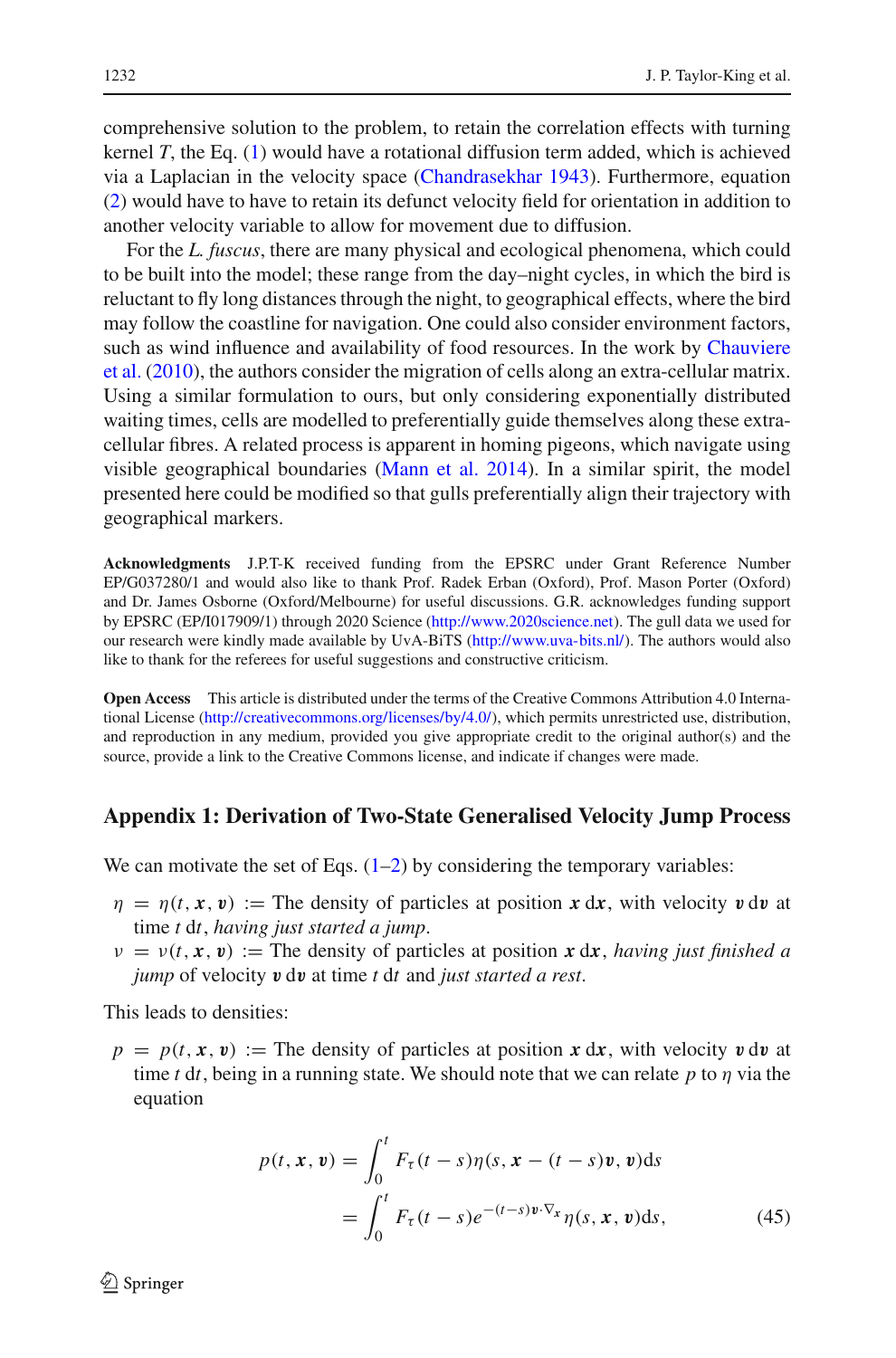for  $F_{\tau}(t) = \int_t^{\infty} f_{\tau}(s) ds$  being the probability that a jump lasts longer than *t*, clearly  $F_\tau(0) = 1$ .

 $r = r(t, x, v)$  := The density of particles at position *x* d*x*, having just finishing a jump of velocity *v* d*v* at time *t* d*t* in a resting state. Equally, there is the relation between *r* and ν, this is

$$
r(t, \mathbf{x}, \mathbf{v}) = \int_0^t F_{\omega}(t - s) \nu(s, \mathbf{x}, \mathbf{v}) \, \mathrm{d}s,\tag{46}
$$

<span id="page-20-1"></span>for  $F_{\omega}(t) = \int_t^{\infty} f_{\omega}(s) ds$  being the probability that a rest lasts longer than *t*, again  $F_{\omega}(0) = 1.$ 

By assuming that at time  $t = 0$ , all particles are initiated into the beginning of a run with distribution  $p_0(x, v)$ , we can relate  $\eta$  to previous times by the relationship

$$
\eta(t, \mathbf{x}, \mathbf{v}) - p_0(\mathbf{x}, \mathbf{v})\delta(t) = \int_V \int_0^t T(\mathbf{v}, \mathbf{v}') f_\omega(t - s) \nu(s, \mathbf{x}, \mathbf{v}') \mathrm{d} s \mathrm{d} \mathbf{v}'. \tag{47}
$$

<span id="page-20-3"></span><span id="page-20-2"></span>Again by assuming that particles initiated into the beginning of a rest with distribution  $r_0(x, v)$ , there is the recursive relation for *v* 

$$
v(t, \mathbf{x}, \mathbf{v}) - r_0(\mathbf{x}, \mathbf{v})\delta(t) = \int_0^t f_\tau(t - s)\eta(s, \mathbf{x} - (t - s)\mathbf{v}, \mathbf{v})ds
$$
  
= 
$$
\int_0^t f_\tau(t - s)e^{-(t - s)\mathbf{v}\cdot\nabla_{\mathbf{x}}}\eta(s, \mathbf{x}, \mathbf{v})ds.
$$
 (48)

Taking the Laplace transform in time of Eqs. [\(45\)](#page-19-0) and [\(46\)](#page-20-1), we find

$$
\bar{p}(\lambda, x, v) = \bar{F}_{\tau}(\lambda + v \cdot \nabla_x) \bar{\eta}(\lambda, x, v), \qquad (49)
$$

$$
\bar{r}(\lambda, \mathbf{x}, \mathbf{v}) = F_{\omega}(\lambda) \bar{\nu}(\lambda, \mathbf{x}, \mathbf{v}). \tag{50}
$$

Equally, taking the Laplace transform of [\(47\)](#page-20-2) and [\(48\)](#page-20-3), we see

$$
\bar{\eta}(\lambda, \mathbf{x}, \mathbf{v}) - p_0(\mathbf{x}, \mathbf{v}) = \int_V T(\mathbf{v}, \mathbf{v}') \bar{f}_{\omega}(\lambda) \bar{\nu}(\lambda, \mathbf{x}, \mathbf{v}') d\mathbf{v}',\tag{51}
$$

$$
\bar{\nu}(\lambda, \mathbf{x}, \mathbf{v}) - r_0(\mathbf{x}, \mathbf{v}) = \bar{f}_{\tau}(\lambda + \mathbf{v} \cdot \nabla_{\mathbf{x}}) \bar{\eta}(\lambda, \mathbf{x}, \mathbf{v}). \tag{52}
$$

Noting that in Laplace space

$$
\bar{F}_i(\lambda) = 1 - \bar{f}_i(\lambda) / \lambda, \quad \text{for } i = \tau, \omega,
$$
\n(53)

<span id="page-20-0"></span>by eliminating  $\eta$  and  $\nu$ , we derive paired differential equations in Laplace space

$$
(\lambda + \mathbf{v} \cdot \nabla_{\mathbf{x}}) \bar{p}(\lambda, \mathbf{x}, \mathbf{v}) - p_0(\mathbf{x}, \mathbf{v}) = -\bar{\Phi}_{\tau}(\lambda + \mathbf{v} \cdot \nabla_{\mathbf{x}}) \bar{p}(\lambda, \mathbf{x}, \mathbf{v})
$$
(54)  
 
$$
+ \bar{\Phi}_{\omega}(\lambda) \int_V T(\mathbf{v}, \mathbf{v}') \bar{r}(\lambda, \mathbf{x}, \mathbf{v}') \mathrm{d}\mathbf{v}',
$$

<sup>2</sup> Springer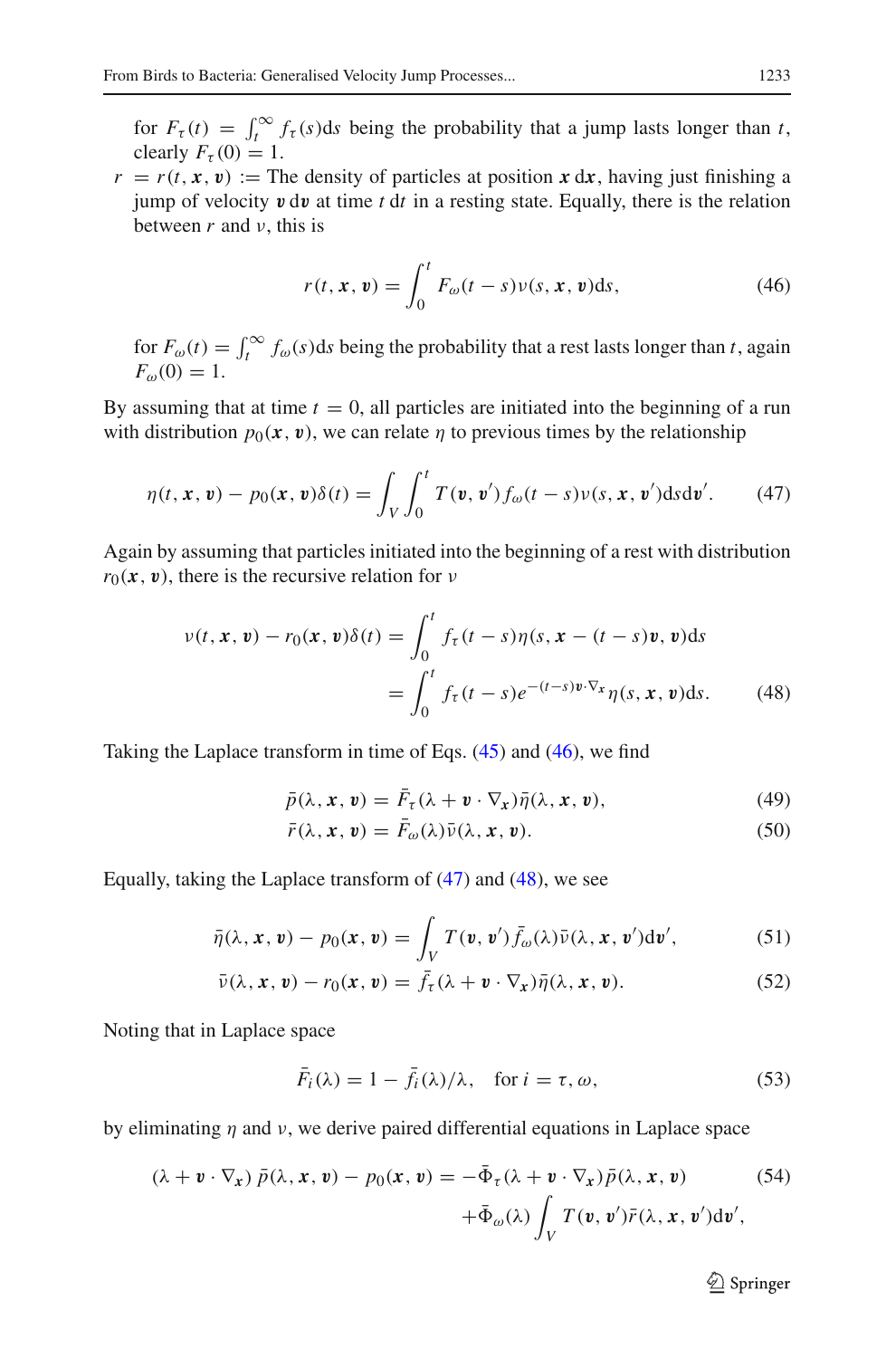<span id="page-21-0"></span>and

$$
\lambda \bar{r}(\lambda, x, v) - r_0(x, v) = -\bar{\Phi}_{\omega}(\lambda) \bar{r}(\lambda, x, v) + \bar{\Phi}_{\tau}(\lambda + v \cdot \nabla_x) \bar{p}(\lambda, x, v), \tag{55}
$$

where, as stated previously<sup>7</sup>

$$
\bar{\Phi}_i(\lambda) = \frac{\lambda f_i(\lambda)}{1 - \bar{f}_i(\lambda)} = \frac{1 - \lambda F_i(\lambda)}{\bar{F}_i(\lambda)}, \quad \text{for } i = \tau, \omega.
$$
 (56)

Reverting back to the temporal variable *t*, we obtain Eqs. [\(1](#page-4-1)[–2\)](#page-4-2).

## **Appendix 2: Properties of Delay Kernel**

The integro-differential equations for mean squared displacement, or indeed any other differential equation above, can now be easily solved by a variety of methods for numerical integration. However, in the case where one of the waiting times is exponentially distributed,  $\Phi$  has been shown to become a multiple of the delta function at the origin. It can be seen that many other distributions also have a numerical impulse at the origin, numerically integrating over an impulse is often difficult if not impossible so we carry out asymptotic analysis to evaluate the magnitude of said impulse.

To investigate the small time behaviour of  $\Phi(t)$ , we shall consider the small time behaviour of  $f(t)$  and then transform to Laplace space to consider large  $\lambda$  behaviour and subsequently switch back.

By assuming the expansion of  $f(t)$  to be of the form

$$
f(t) \sim f_0 + f_1 t^{\alpha} + \dots \quad \text{as } t \to 0. \tag{57}
$$

then subsequently in Laplace space

$$
\bar{f}(\lambda) \sim \frac{f_0}{\lambda} + \frac{f_1 \Gamma(\alpha + 1)}{\lambda^{\alpha + 1}} + \dots \quad \text{for } \alpha > -1, \text{ as } \lambda \to \infty. \tag{58}
$$

Using the relation [\(3\)](#page-4-3) and considering the minimal contribution of the denominator, we find

$$
\bar{\Phi}(\lambda) \sim f_0 + \frac{f_1 \Gamma(\alpha + 1)}{\lambda^{\alpha}} + \dots \quad \text{for } \alpha > -1, \text{ as } \lambda \to \infty. \tag{59}
$$

In the case where  $\alpha > 0$ , we can subsequently invert to find

$$
\Phi(t) \sim f_0 \delta(t) + f_1 \alpha t^{\alpha - 1} + \dots \quad \text{for } \alpha > 0, \text{ as } t \to 0. \tag{60}
$$

$$
\frac{\mathrm{d}F}{\mathrm{d}t} = -\int_0^t \Phi(s) F(t-s) \mathrm{d}s,
$$

must be satisfied by  $\Phi$ —whether this is useful or not is another question!

<span id="page-21-1"></span> $7$  We should be able to see the differential equation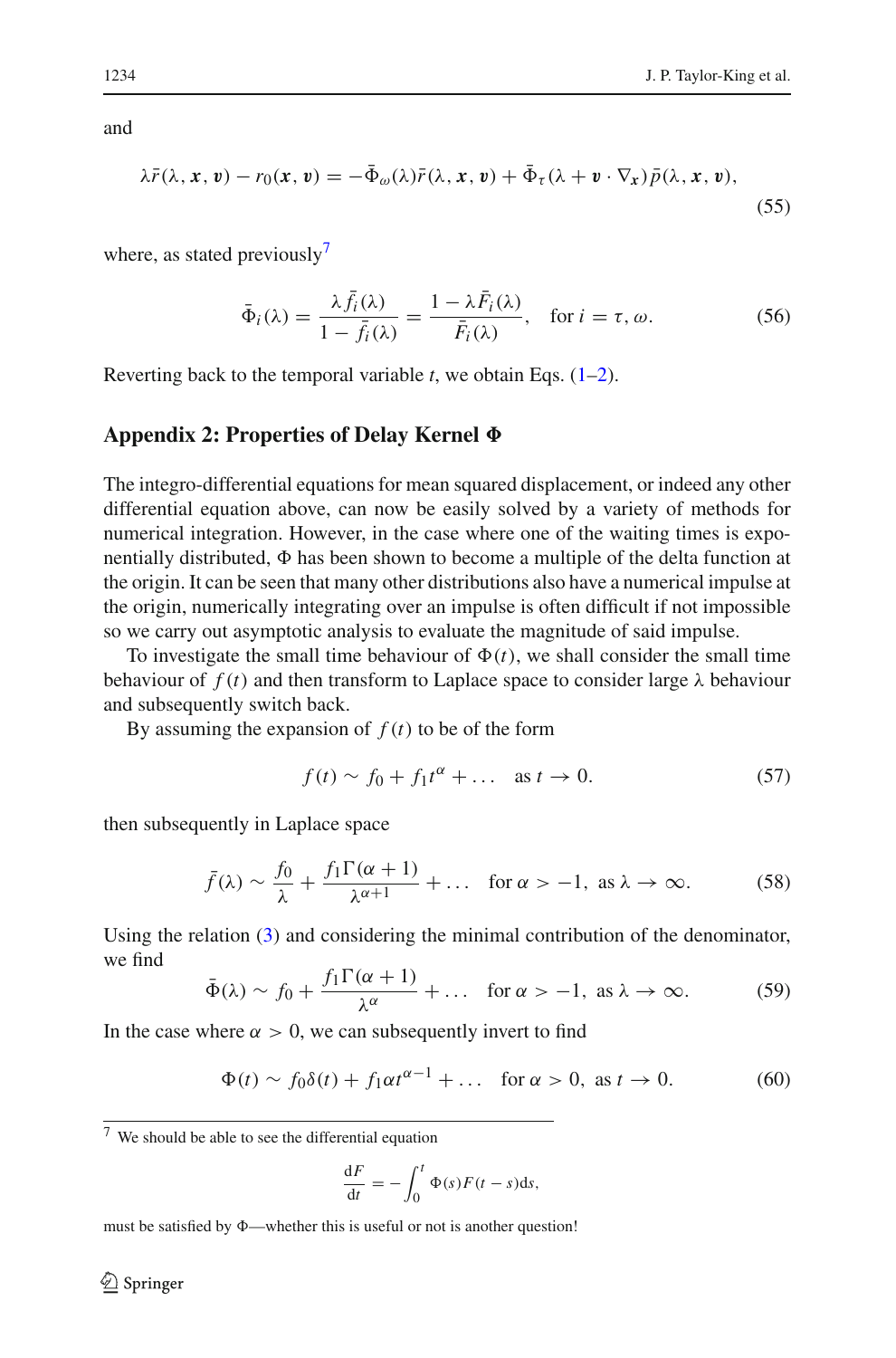From the above analysis, it should be clear we can expect an impulse at the origin for the case when  $f_0 = f(0) \neq 0$  or  $f_1 \neq 0$  with  $\alpha \in (0, 1)$ . By integrating between 0 and  $\varepsilon$ , we see that

$$
\int_0^{\varepsilon} \Phi(t) dt \sim \int_0^{\varepsilon} \left[ f_0 \delta(t) + f_1 \alpha t^{\alpha - 1} + \dots \right] dt \sim f_0 + f_1 \varepsilon^{\alpha} \quad \text{for } \alpha > 0, \text{ as } \varepsilon \to 0.
$$
\n(61)

# **References**

- <span id="page-22-19"></span>Abate J (1995) Numerical inversion of laplace transforms of probability distribution. ORSA J Comput 7:36–43
- <span id="page-22-2"></span>Berg H (1983) Random walks in biology. University Press, Princeton
- <span id="page-22-3"></span>Berg HC (1990) Bacterial microprocessing. Cold Spring Harb Symp Quant Biol 55:539–545
- <span id="page-22-20"></span>Berg HC, Brown DA (1972) Chemotaxis in *Escherichia coli* analysed by three-dimensional tracking. Nature 239:500–504
- <span id="page-22-22"></span>Bouten W, Baaij E, Shamoun-Baranes J, Camphuysen K (2013) A flexible GPS tracking system for studying bird behaviour at multiple scales. J Ornithol 152:571–580
- <span id="page-22-12"></span>Bovet P, Benhamou S (1988) Spatial analysis of animals' movements using a correlated random walk model. J Theor Biol 131:419–433
- <span id="page-22-6"></span>Brenner MP, Levitov LS, Budrene EO (1998) Physical mechanisms for chemotactic pattern formation by bacteria. Biophys J 74:1677–1693
- <span id="page-22-5"></span>Brooks CJ, Harris S (2008) Directed movement and orientation across a large natural landscape by zebras, *Equus burchelli antiquorum*. Anim Behav 76:277–285
- Cain ML (1990) Models of clonal growth in *Solidago altissima*. J Ecol 78:27+
- <span id="page-22-15"></span><span id="page-22-4"></span>Carrillo JA, D'Orsogna MR, Panfarov V (2009) Double milling in self-propelled swarms from kinetic theory. Kinet Relat Models (KRM) 2:363–378
- <span id="page-22-13"></span>Casellas E, Gautrais J, Fournier R, Blanco S, Combe M, Fourcassié V, Theraulaz G, Jost C (2008) From individual to collective displacements in heterogeneous environments. J Theor Biol 250:424–434
- <span id="page-22-25"></span>Chandrasekhar S (1943) Stochastic problems in physics and astronomy. Rev Mod Phys 15:2–89
- <span id="page-22-17"></span>Chauviere A, Preziosi L, Verdier C (2010) Cell mechanics: from single scale-based models to multiscale modeling. Chapman & Hall, London
- <span id="page-22-16"></span>Degond P, Pareschi L, Russo G (2004) Modeling and computational methods for kinetic equations. Birkhäuser, Basel
- <span id="page-22-8"></span>Erban R, Othmer HG (2004) From individual to collective behaviour in bacterial chemotaxis. SIAM J Appl Math 65:361–391
- <span id="page-22-9"></span>Erban R, Othmer HG (2005) From the signal transduction to spatial pattern formation in *E. coli*. Multiscale Model Simul 3:364–394
- <span id="page-22-10"></span>Erban R, Othmer HG (2007) Taxis equations for amoeboid cells. J Math Biol 54:847–885
- <span id="page-22-7"></span>Friedrich R, Jenko F, Baule A, Eule S (2006a) Anomalous diffusion of inertial, weakly damped particles. Phys Rev Lett 96:230601
- <span id="page-22-0"></span>Friedrich R, Jenko F, Baule A, Eule S (2006b) Exact solution of a generalized Kramer–Fokker–Planck equation retaining retardation effects. Phys Rev E 74:041103
- <span id="page-22-21"></span>Frymier PD, Ford RM, Berg HC, Cummings PT (1995) Three-dimensional tracking of motile bacteria near a solid planar surface. Proc Natl Acad Sci USA 92:6195–6199
- <span id="page-22-24"></span>Gautestad AO, Loe LE, Mysterud A (2013) Inferring spatial memory and spatiotemporal scaling from GPS data: comparing red deer*Cervus elaphus* movements with simulation models. J Anim Ecol 82:572–586
- <span id="page-22-14"></span>Gautrais J, Jost C, Soria M, Campo A, Motsch S, Fournier R, Blanco S, Theraulaz G (2009) Analyzing fish movement as a persistent turning walker. J Math Biol 58:429–445
- <span id="page-22-18"></span>Gillespie DT (1977) Exact stochastic simulation of coupled chemical reactions. J Phys Chem 81:2340–2361 Gregory RD (2006) Classical mechanics. Cambridge University Press, Cambridge
- <span id="page-22-23"></span><span id="page-22-11"></span>Hagen BT, van Teeffelen S, Löwen H (2011) Brownian motion of a self-propelled particle. J Phys Condens Matter 23:194119+
- <span id="page-22-1"></span>Hillen T (2003) On the  $L^2$ -moment closure of transport equations: the general case. Discrete Continuous Dyn Syst Ser B 5:299–318